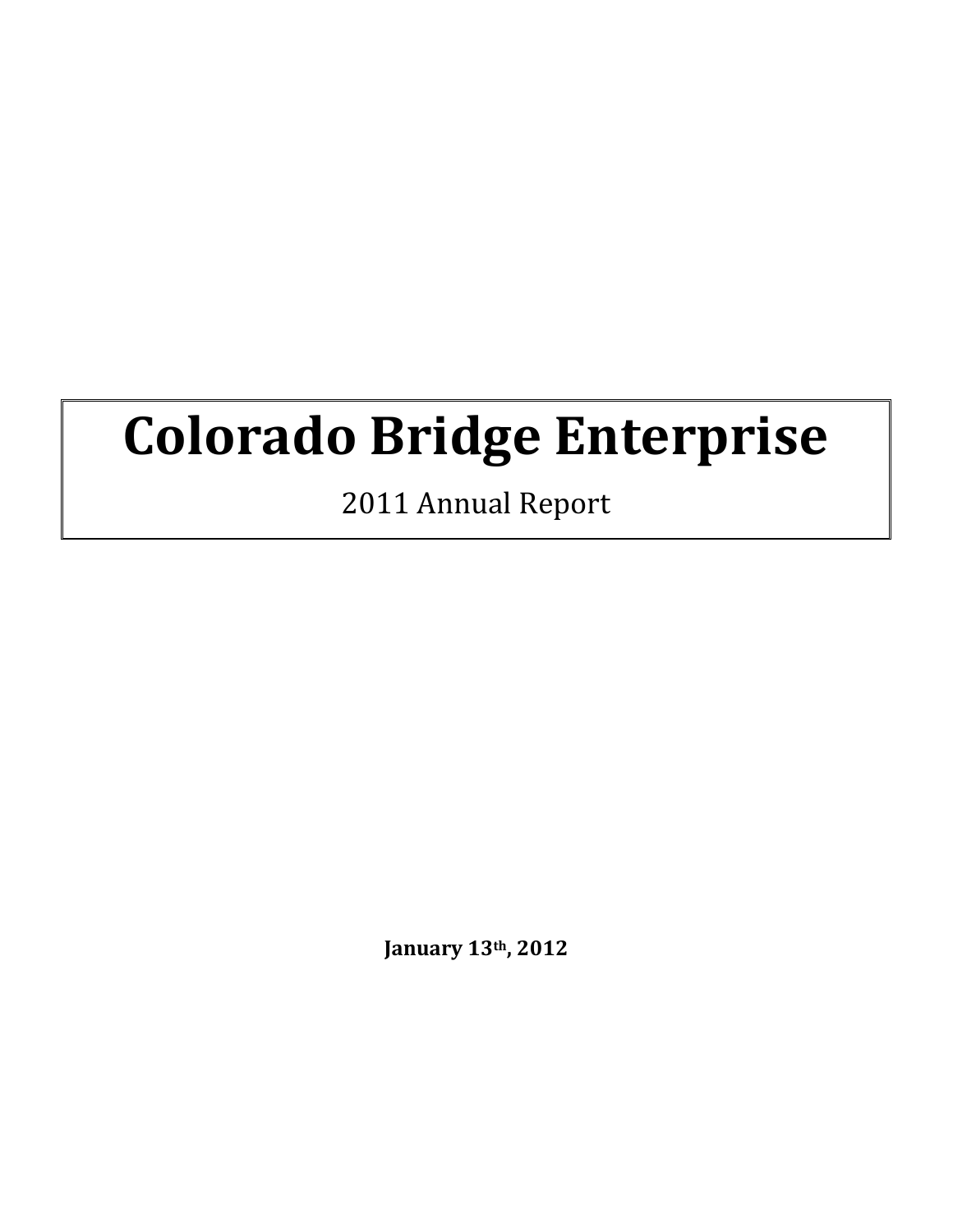### **Table of Contents**

| $\mathbf{1}$   |     |  |  |  |  |  |
|----------------|-----|--|--|--|--|--|
| $\overline{2}$ |     |  |  |  |  |  |
| 3              |     |  |  |  |  |  |
| 4              |     |  |  |  |  |  |
|                | 4.1 |  |  |  |  |  |
|                | 4.2 |  |  |  |  |  |
|                | 4.3 |  |  |  |  |  |
| 5              |     |  |  |  |  |  |
|                | 5.1 |  |  |  |  |  |
|                | 5.2 |  |  |  |  |  |
| 6              |     |  |  |  |  |  |
| 7              |     |  |  |  |  |  |
| 8              |     |  |  |  |  |  |
|                | 8.1 |  |  |  |  |  |
| 8.2            |     |  |  |  |  |  |

#### **List of Tables**

| Table 1. | Bridge Safety Surcharge Fee Phase-in by Fiscal Year |  |
|----------|-----------------------------------------------------|--|
|          |                                                     |  |

- Table 2. FASTER Program Revenues (Actual and Projected) by Fiscal Year
- Table 3. FASTER Program Expenses by Fiscal Year
- Table 4. Program Status 155 FASTER Eligible Bridges
- Table 5. Status of 30 Most Deficient Bridges
- Table 6. Project Status \$300M Bond Program Bridges
- Table 7. Program Earned Value

#### **List of Figures**

- Figure 1. Program Status 155 FASTER Eligible Bridges (bar chart)
- Figure 2. Project Status \$300M Bond Program Bridges (bar chart)

#### **List of Appendices**

| Appendix A | List of 155 FASTER Eligible Bridges   |
|------------|---------------------------------------|
| Appendix B | List of Added FASTER Eligible Bridges |

Appendix C List of 73 Bond Program Bridges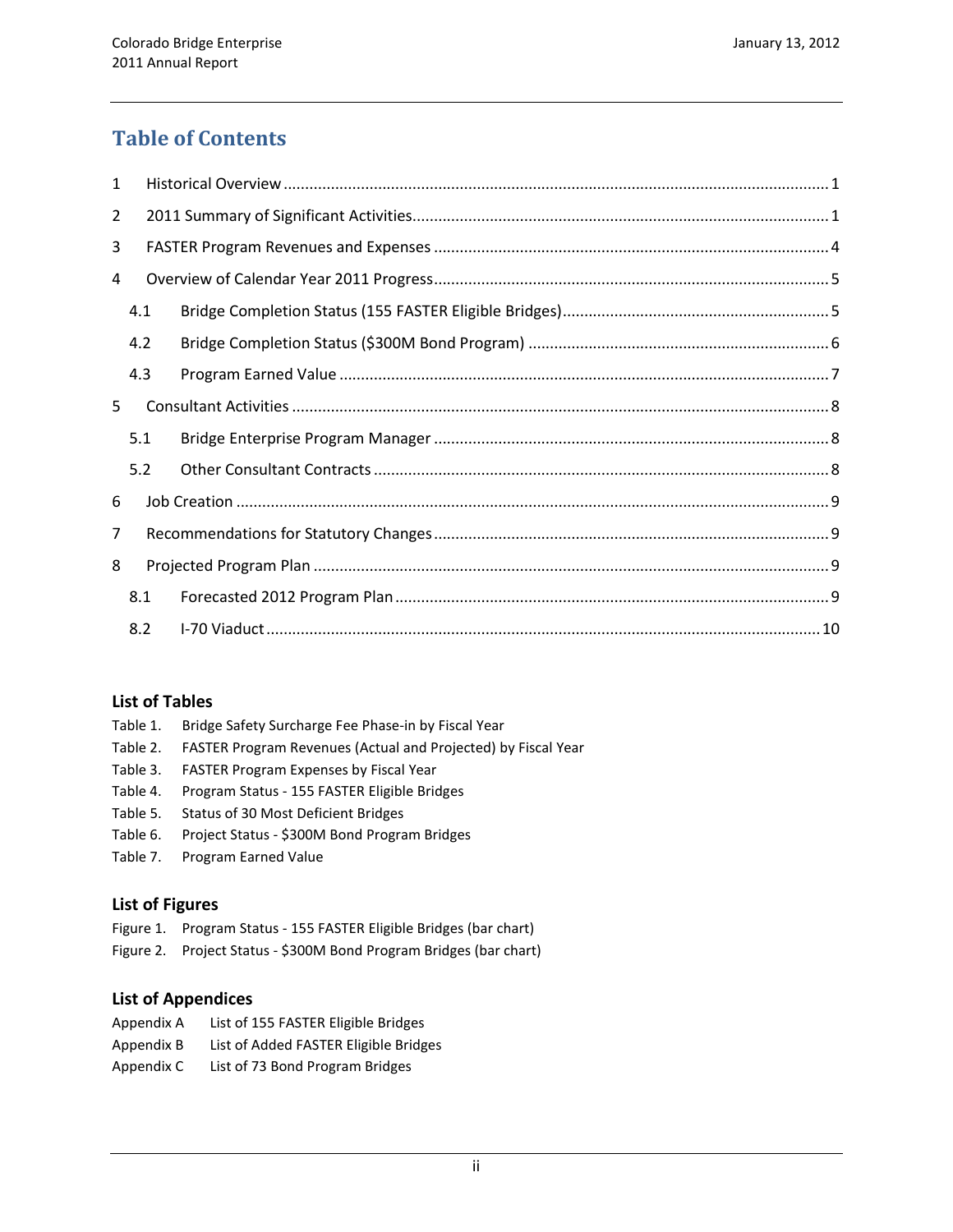### <span id="page-2-0"></span>**1 Historical Overview**

On March 2, 2009, Governor Bill Ritter signed into law Colorado Senate Bill 09-108, Funding Advancement for Surface Transportation and Economic Recovery, otherwise known as FASTER. The legislation was the first new dedicated and sustainable funding source for transportation in approximately twenty years.

The law increases revenues from various sources for transportation improvements at the state and local level. A portion of the funding designated as the "bridge safety surcharge" is dedicated specifically for Colorado's most deficient bridges— those bridges identified as structurally deficient, or functionally obsolete, and rated "poor" (Bridge Sufficiency Rating less than 50) by the Colorado Department of Transportation (CDOT). Revenues from the bridge safety surcharge have been phased in over a three year period, and are estimated to total approximately \$96 million annually in the third year (State Fiscal Year 2012).

To assist with this historic focus on Colorado's poor bridges, the legislation also did more than simply authorize the bridge safety surcharge. FASTER created a new enterprise, the Bridge Enterprise (BE), and designated the Colorado Transportation Commission to serve as the Bridge Enterprise Board of Directors (Board). The business purpose of the Enterprise is to "finance, repair, reconstruct, and replace any designated bridge in the state" per C.R.S. 43-4-805 (2)(b). Because it was constituted as a governmentowned business, the Enterprise may issue revenue bonds to accelerate construction of Colorado's poor bridges. On June 18, 2009, the Board officially approved the enactment of the bridge safety surcharge, as required by law. Bridge projects under the Enterprise may include the repair, replacement, or ongoing operation or maintenance, or any combination thereof, of a designated bridge.

In addition, FASTER requires that the Enterprise issue a report of its activities to the legislature by February 15<sup>th</sup> of each year, and further requires that the report be posted on the CDOT website by January  $15<sup>th</sup>$  of each year. This report fulfills that requirement.

## <span id="page-2-1"></span>**2 2011 Summary of Significant Activities**

The following is an itemization of significant activities that occurred in calendar year 2011, with a brief description of each noted event following the listing.

- **Adoption of Bridge Enterprise Program Goals**
- **5300M Bond Program Delivery Plan**
- **•** Definition of FASTER Eligible Bridges
- Identification of BE DBE / ESB Aspirational Goals
- **Program Policy & Procedure Guidance Documents**
- **Innovative Contracting**
- **Highways for Life Grant Award**
- Programmatic Agreements
- Project Reporting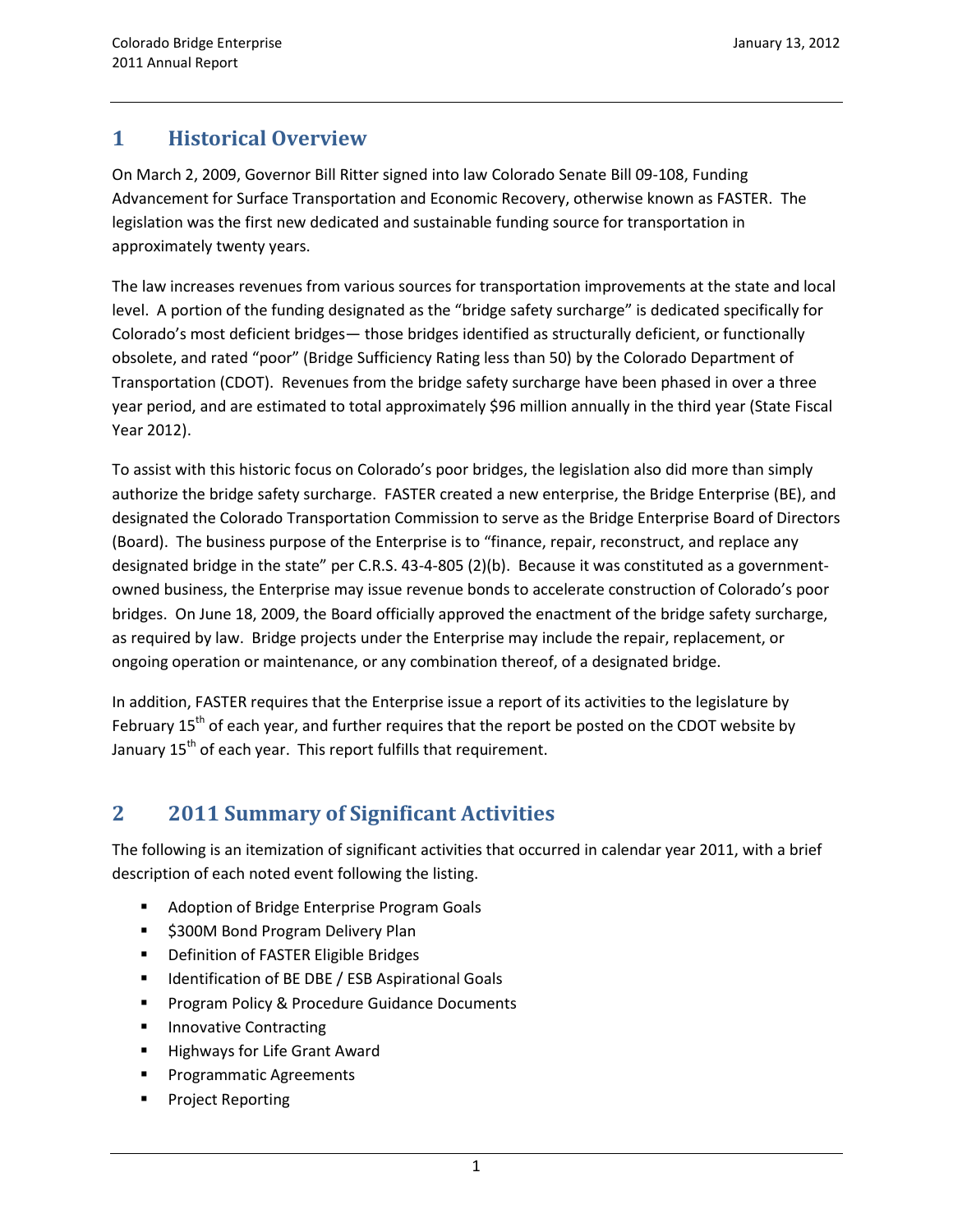- **Key Performance Indicators**
- **CDOT Website Improvements**

**Adoption of Bridge Enterprise Program Goals.** At the February 2011 Board of Directors meeting, the Board approved Resolution Number BE-61 regarding the Bridge Enterprise program goals. The program goals were identified from interviewing program stakeholders including: BE Board of Directors, CDOT's Executive Director, senior CDOT staff (Chief Engineer, Chief Financial Officer, and others), Colorado Contractor's Association, and American Council of Engineering Companies. The goals addressed: accelerating the construction of Colorado's worst bridges to improve public safety, cost efficient and creative delivery of the bridge projects, transparent use of the public funds, and job creation.

**\$300M Bond Program Delivery Plan**. The BE program manager in concert with the CDOT regions developed the \$300M Bond Program Delivery and Financial Plan (or Plan). The Plan was presented to the Board at the February workshop and outlined how the program intended to spend the initial \$300M of Build America Bonds. Detailed cost and schedule information (prepared by the respective CDOT project teams) was developed for each project including a proposed contract delivery methodology. In addition, the Plan included cash drawdown schedules and cash flow curves to track the spending of the bond proceeds.

At the February workshop, the Board instructed the program to: (1) further study the possibility of accelerating the work, (2) prioritize the completion of the work, (3) re-examine bridges that needed to be repaired vs. replacement, and (4) emphasize the use of innovative contracting techniques. In response to the Boards' request, the BE presented a strategic program delivery plan at the March Board workshop confirming that the current Plan reflected the best-case delivery of bridges based upon current CDOT staff capacity and capabilities.

**Definition of FASTER Eligible Bridges.** At the March 2011 Board workshop, the Board authorized Bridge Enterprise to include subsequently rated "poor" structures into the program. At the time the FASTER law was enacted, a total of 128 bridges were on CDOT's annual list of "poor" rated structures (January 2009). This decision by the Board increased the number of FASTER eligible bridges by 11 and 15, respectively per the January 2010 and 2011 list of CDOT "poor" rated structures. One additional structure (E-16-HA) was added to the program during the calendar year consistent with the Quarterly Bridge Assessment policy (noted below) bringing the total amount of FASTER eligible bridges to 155 (155  $= 128 + 11 + 15 + 1$ .

A complete list of all 155 FASTER eligible bridges is included in Appendix A, and the additional bridges added to the program during calendar 2011 are itemized in Appendix B. Note – while the FASTER law does not require nor is there at present a program commitment to address all the FASTER eligible bridges, the BE does plan to address as many of the poor structures as funding permits.

**Identification of BE DBE /ESB Aspirational Goals.** In April of 2011, the BE Board via Resolution Number BE-71 authorized an aspirational Disadvantaged Business Enterprise (DBE) and Emerging Small Business (ESB) Bridge Enterprise goal of 15%. The goal is to encourage the use of DBE and ESB on BE projects.

2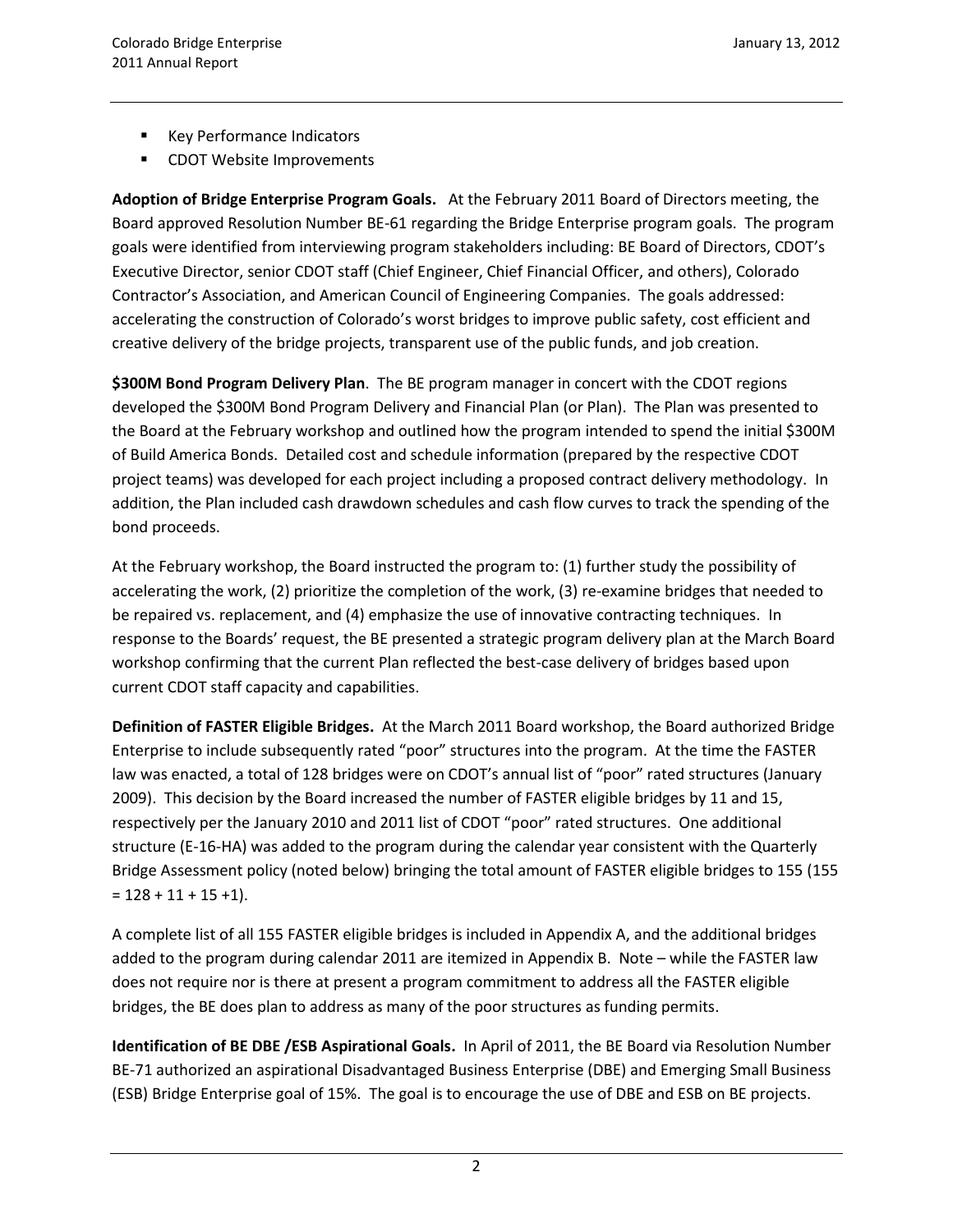**Program Policy & Procedure Guidance Documents.** The following BE Policy & Procedure (P&P) guidance documents were developed during the calendar year to help facilitate and standardize the delivery of the program from region to region.

- **Guidance to address Consultant Task Order usage**
- **SAP** project creation
- **•** Determination of CDOT In-direct charges
- SAP Guidance Budget Process
- Replacing Major Structures with Minor Structures
- **Project Funding Eligibility for Bridge Items**
- **Schedule Change Control Board Process**
- **Quarterly Bridge Assessments**
- Use of Construction Management CM/GC Delivery
- Asset Transfer/Ownership Policy for Replacement of an Existing Bridge
- **EXECONTER ELIGIBILITY OF "poor" Rated Structures**

In addition to the above noted P&P guidance documents, BE in concert with Staff Bridge developed two decision "tree tools" to quantify work scope and accelerate project delivery as noted below:

- **Bridge Condition Assessment. Objective tool to determine whether a bridge should be** rehabilitated or replaced. Intended to optimize available FASTER funding while maximizing the number of bridges addressed.
- **Program Assessment Workflow. Early risk based assessment of issues that impact project** delivery and mitigation thereof.

**Innovative Contracting.** CDOT's Innovative Contracting and Advisory Committee (or ICAC) with support from BE has developed and published a number of alternative contracting policy documents for Design/Build and Construction Management/General Contracting (CM/GC) projects as itemized below.

- FHWA approved Contract Delivery Selection Matrix; design-bid-build, Design/Build, and CM/GC
- CM/GC Request for Proposal (RFP) Selection template
- CM/GC workflow process timeline
- **EXECTE:** Streamlined Design/Build workflow process Timeline

**Highways for Life Grant Award.** CDOT Region 6 applied for a FHWA Highways for Life (HfL) Grant. The Region advanced the Pecos Street Bridge over I-70 ML (Bridge E-16-FW) as the candidate project based upon the deployment of Construction Management/General Contracting (CM/GC) and planned use of innovative Accelerated Bridge Construction (ABC) techniques to reduce road user impacts. The project was selected to receive a \$3.76M HfL Grant. Per the press release from the U.S Transportation Secretary Ray LaHood, there were over 1,800 applications and the Region 6 project was one of only two projects highlighted.

**Programmatic Agreements.** BE in collaboration with CDOT staff continue to pursue programmatic agreements such as the two listed below to streamline completion of pre-construction activities to initiate construction activities sooner and accelerate overall project completion.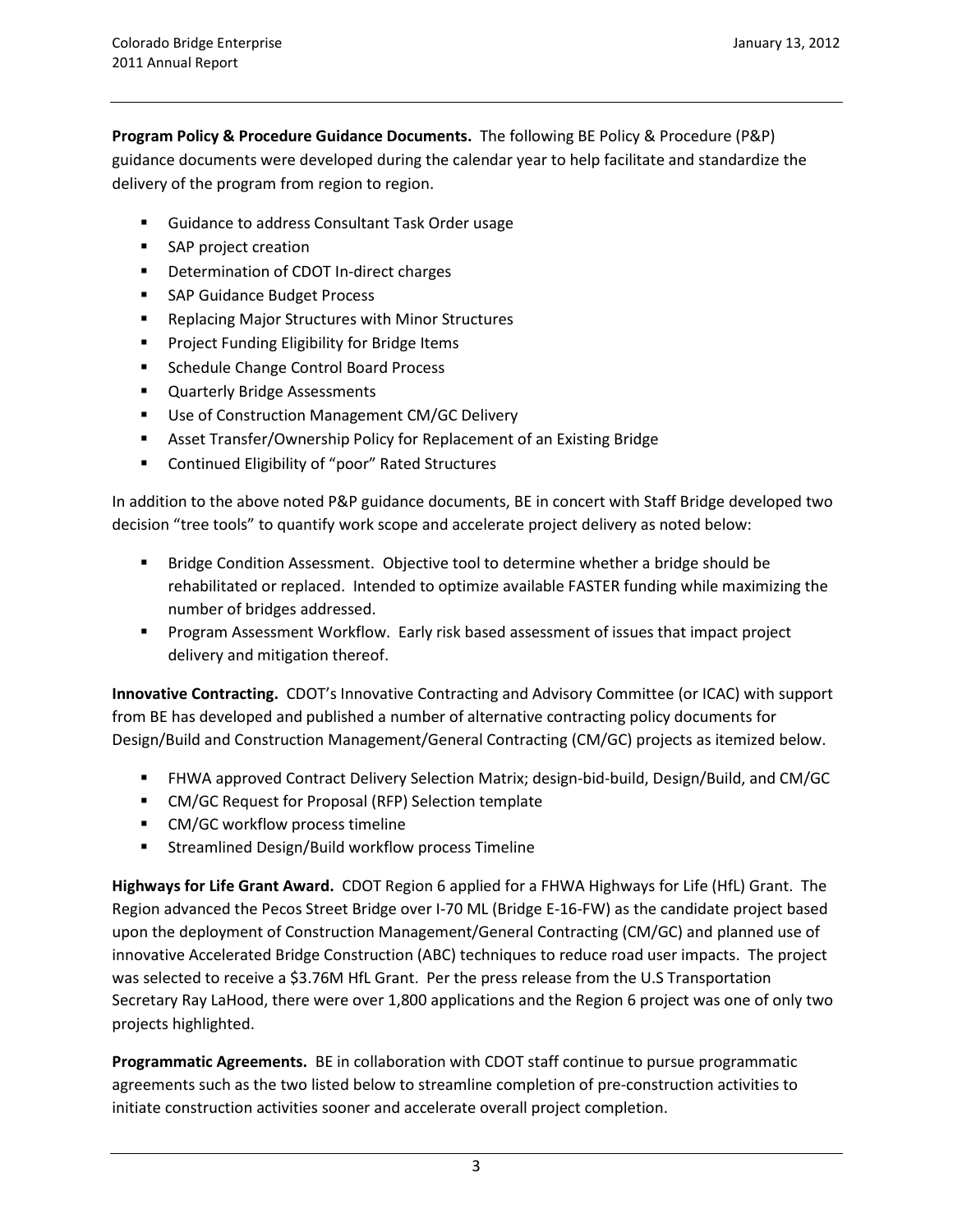- SEP-14 programmatic agreement. FHWA SEP-14 (Special Experimental Project) approval is necessary for any non-traditional construction contracting technique which deviates from the competitive bidding process. FHWA has pre-approved the program to use six alternative contracting projects (CM/GC) and outlined in advance the project approval process.
- **EXAM** Railroad programmatic agreement. The BE and CDOT are pursuing agreement on "contract templates" with the Union Pacific and Burlington Northern railroads so that contract terms and conditions do not have to be negotiated for individual task orders/projects.

**Project Reporting.** The BE is committed to not only tracking program performance but also to ensuring transparency through periodic program reporting as noted below:

- **URED ASSED** Reporting. As of Q4 of CDOT FY 2011, BE publishes a Quarterly Report that highlights program performance (i.e., number of completed bridges), significant accomplishments and activities, financial and schedule metrics, and economic outlook on a quarterly basis. Quarterly Reports are posted on the CDOT website.
- **Bond Allocation Plan. On a quarterly basis, BE completes a Bond Allocation Plan for all projects** included within the \$300M bond program. Cash draw down tables and cash flow charts are developed to track projected bond spending as compared to the original baseline schedule. In addition, program actual expenditures and encumbrances to date are reported.

**Key Performance Indicators.** BE has developed and publishes Key Performance Indicators (KPIs) - both financial and schedule metrics to track and monitor program performance. KPIs are reported as part of the monthly schedule update, and included within monthly, quarterly and annual reports. Financial metrics track projected spending versus actual expenditures and encumbrances. The program uses a Schedule Performance Indicator (or SPI) based upon earned value (a comparison of work complete to work planned) to track current progress as compared to the original baseline schedule.

#### **CDOT Website Improvements.** CDOT completely revamped the BE website at

[http://www.coloradodot.info/programs/BridgeEnterprise.](http://www.coloradodot.info/programs/BridgeEnterprise) The improvements include: elimination of out-dated information, addition of Frequently Asked Question (FAQ's) section, addition of a comprehensive list of FASTER eligible bridges, expanded section on business opportunities with link to current bid list, a project/program progress status "dash-board" updated monthly, and an interactive State map of all FASTER eligible bridges with relevant statistical information.

#### <span id="page-5-0"></span>**3 FASTER Program Revenues and Expenses**

Per the FASTER legislation, the bridge safety surcharge fee has been phased-in over a three year period as described in Table 1 below.

| <b>Fiscal Year</b> | <b>Period</b>                      | <b>Fee Structure</b>      |
|--------------------|------------------------------------|---------------------------|
| 2010               | July 1, 2009 through June 30, 2010 | 50% of the Surcharge Fee  |
| 2011               | July 1, 2010 through June 30, 2011 | 75% of the Surcharge Fee  |
| 2012 and Beyond    | July 1, 2011 through June 30, 2012 | 100% of the Surcharge Fee |

#### **Table 1. Bridge Safety Surcharge Fee Phase-in by Fiscal Year**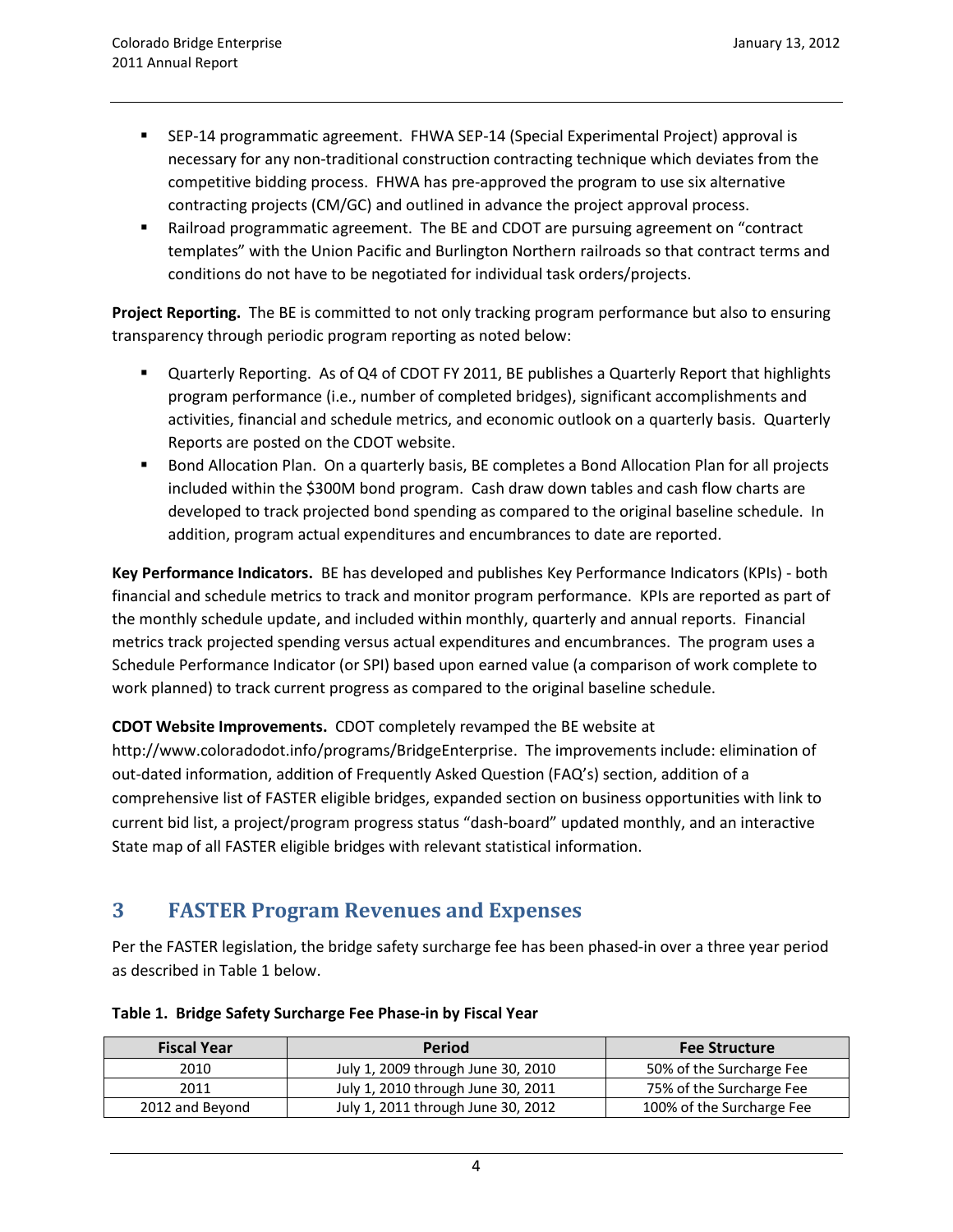Table 2 is an accounting of actual FASTER bridge safety surcharge revenues collected, a projection of future FASTER revenues anticipated to be collected, and Total Revenues (actual + projected) collected by fiscal year.

| <b>Fiscal Year</b> | <b>Actual Revenues</b><br>Collected <sup>(1)</sup> | Projected<br>Revenues <sup>(2)</sup> | <b>Total Revenues</b><br><b>Actual + Projected</b> |
|--------------------|----------------------------------------------------|--------------------------------------|----------------------------------------------------|
| 2010               | \$43,755,530                                       | $-$                                  | \$43,755,530                                       |
| 2011               | \$65,328,855                                       |                                      | \$65,328,855                                       |
| $2012^{(3)}$       | \$37,026,092                                       | \$59,373,908                         | \$96,400,000                                       |
| 2013               | --                                                 | \$96,800,000                         | \$96,800,000                                       |

|  | Table 2. FASTER Program Revenues (Actual and Projected) by Fiscal Year |  |  |  |
|--|------------------------------------------------------------------------|--|--|--|
|  |                                                                        |  |  |  |

 $(1)$  Does not include interest earnings, FHWA's \$15M per year of pledged funding, or Build America Bond subsidy

 $(2)$  Projected revenues published by the Colorado Legislative Council Staff Economics Section

 $^{(3)}$  Based upon five months (July – November) of actual revenues collected

Table 3 presents an itemization of total FASTER program expenses (all funding sources) by fiscal year. Cost categories included within program expenses include: project pre-construction and construction costs, program management services, region scoping pools, miscellaneous bond expenses and maintenance cost for newly constructed structures.

#### **Table 3. FASTER Program Expenses by Fiscal Year**

| <b>Fiscal Year</b>  | <b>Program Expenses</b> |
|---------------------|-------------------------|
| 2010                | \$2,382,211             |
| 2011                | \$44,119,228            |
| 2012 <sup>(1)</sup> | \$32,737,725            |

Based upon five months (July – November) of reported expenses.

Note - From program inception (or life-to-date), the program has \$69.5M in total program expenditures and \$93.9M in total program encumbrances. This includes all funding sources (i.e., FASTER funding, Federal BR program, and Bank of America loan).

### <span id="page-6-0"></span>**4 Overview of Calendar Year 2011 Progress**

### <span id="page-6-1"></span>**4.1 Bridge Completion Status (155 FASTER Eligible Bridges)**

Bridge Enterprise made significant progress in calendar year 2011, and Table 4 presents the current status of the 155 FASTER eligible bridges included within the program as of the December program schedule update. This information is also graphically depicted in Figure 1. Table 5 provides the completion status of the 30 most deficient bridges based upon their sufficiency rating. A complete itemization of all 155 FASTER eligible bridges with statistical information including their respective progress status has been included within Appendix A.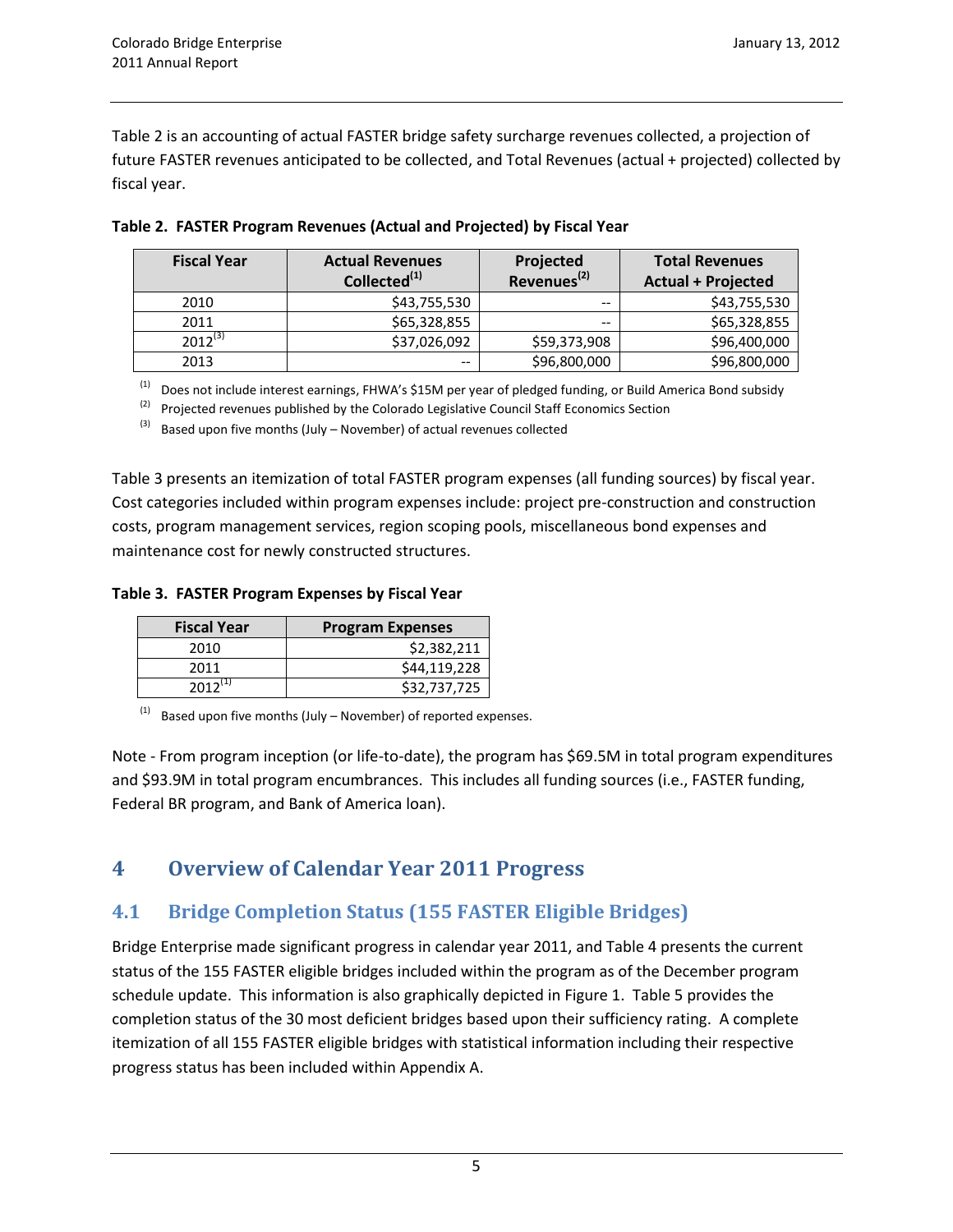#### **Table 4. Program Status - 155 FASTER Eligible Bridges**

| <b>Bridge Status</b> | <b>Number</b> |
|----------------------|---------------|
| Completed            | 46            |
| In Construction      | 17            |
| Design Complete      | 13            |
| In Design            | 44            |
| Remaining            | 29            |
| No Action Required   | 6             |
| <b>Total Program</b> | 155           |

#### **Figure 1. Program Status - 155 FASTER Eligible Bridges**



#### **Table 5. Status of 30 Most Deficient Bridges\***

|                 | Worst 10 | Worst 20 | Worst 30 |
|-----------------|----------|----------|----------|
| Completed       |          |          |          |
| In Construction |          |          |          |
| Designed        |          |          | υ        |
| In Design       |          |          |          |
| Remaining       |          |          |          |
| <b>Total</b>    |          | 20       | 30       |

\*Based upon current list of 155 FASTER eligible bridges

### <span id="page-7-0"></span>**4.2 Bridge Completion Status (\$300M Bond Program)**

There are currently a total of 73 bridges included within the \$300M bond program. These 73 bridges are included within (or a subset of) the total population of 155 FASTER eligible bridges (presented in Section 4.1 of this report) but are tracked separately as their work scope is primarily funded with bond proceeds. Table 6 provides the completion status of these 73 bridges which is also graphically depicted in Figure 2 as of the December program schedule update. A complete listing of the 73 bridges included within the bond program is included in Appendix C.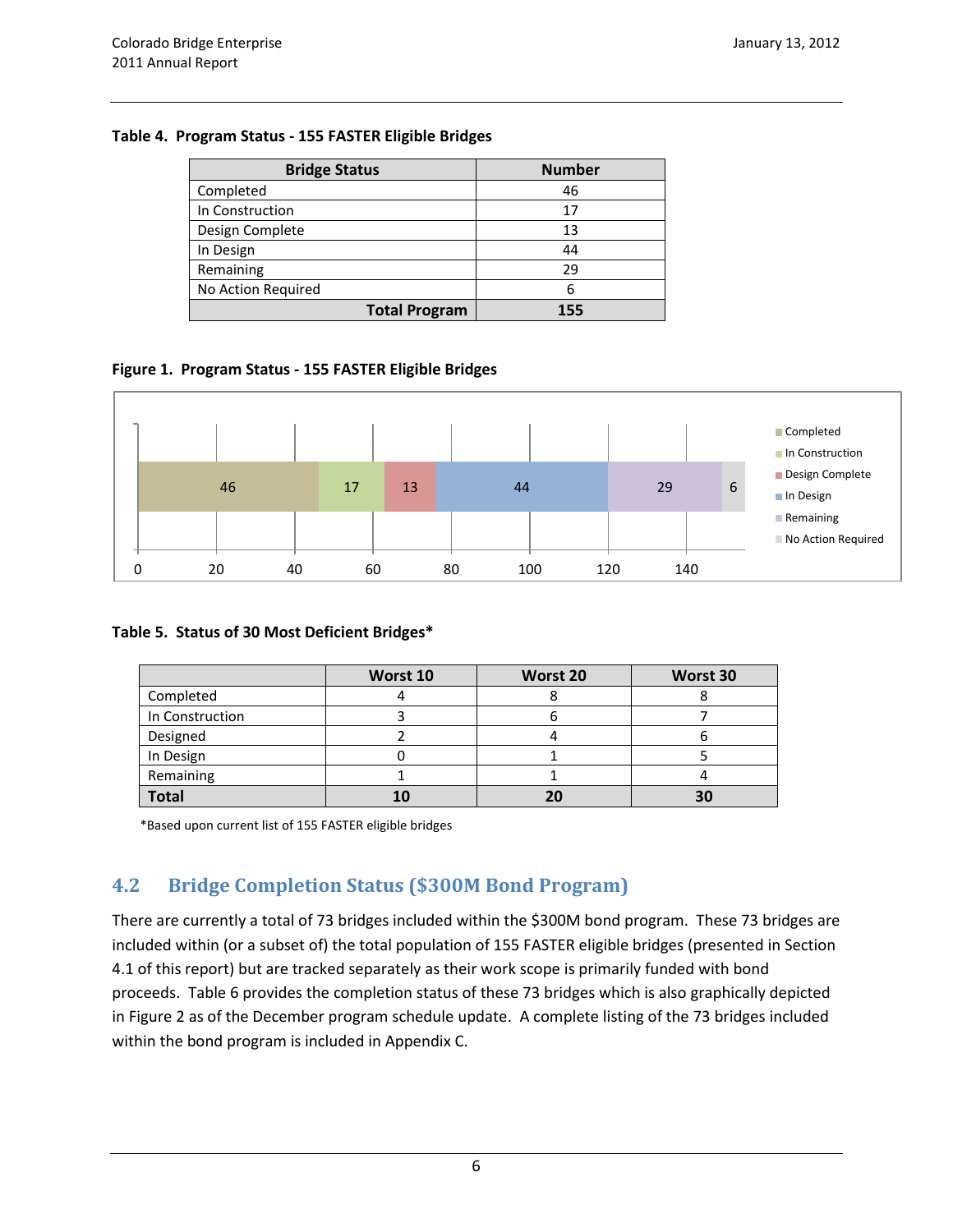#### **Table 6. Project Status - \$300M Bond Program Bridges**

| <b>Bridge Status</b> | <b>Number</b> |
|----------------------|---------------|
| Completed            |               |
| In Construction      | 14            |
| Design Complete      | 11            |
| In Design            | 44            |
| <b>Total Program</b> | 73            |

#### **Figure 2. Project Status - \$300M Bond Program Bridges**



#### <span id="page-8-0"></span>**4.3 Program Earned Value**

As previously noted, the program implemented financial and schedule KPIs to track, monitor, and report on program performance. In conjunction with the monthly schedule update, a Schedule Performance Index (or SPI) is calculated for each project included within the bond program. The SPI is also calculated and reported at the region and program levels. The SPI is based upon earned value which compares actual progress to planned (or baseline) performance based upon work complete to date. The planned value of the work is based upon the \$300M Bond Program Delivery Plan baseline schedule developed in February 2011 as discussed in Section 2.0 of this Report.

The program SPI as of the December program schedule update was 0.88. If the program was on schedule the SPI would be 1.0; meaning actual progress is identical to the planned performance (or baseline schedule). The program has established an SPI goal during execution of 0.90, but will strive to attain a 1.0. Per Table 7, the earned value of the work complete (actual) as of December 31, 2011 was \$74.1M as compared to the planned value of the work (baseline) scheduled to be completed at \$84.6M; which indicates that the program is approximately 12% behind the plan.

#### **Table 7. Program Earned Value**

| <b>Earned Value of the Work</b> | <b>Planned Value of Work</b> |                 |
|---------------------------------|------------------------------|-----------------|
| (Actual)                        | (Baseline)                   | <b>Schedule</b> |
| Through December 31, 2011       | Through December 31, 2011    | <b>Variance</b> |
| \$74,075,491                    | \$84,610,725                 | \$10,535,234    |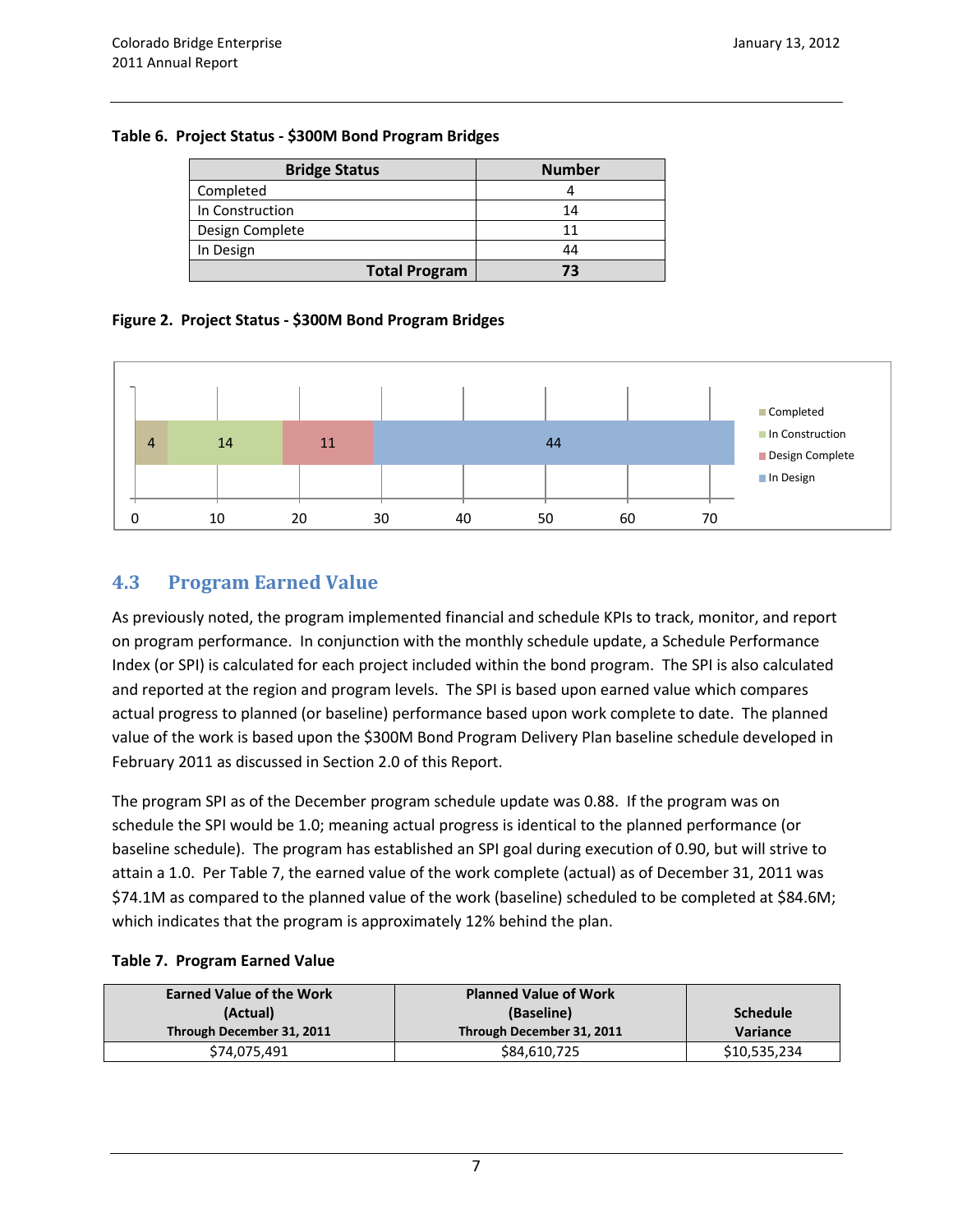## <span id="page-9-0"></span>**5 Consultant Activities**

### <span id="page-9-1"></span>**5.1 Bridge Enterprise Program Manager**

The Bridge Enterprise Program Manager (BEPM) provides the management and administration for the delivery of the bridge improvement program at the statewide level. The BEPM works in concert with CDOT HQ personnel, and with the six CDOT regions responsible for project delivery including the procurement, design, repair or reconstruction of each FASTER bridge located within their region; which is consistent with current day-to-day CDOT business operations.

AECOM Technical Services, Inc. was selected as the Bridge Enterprise Program Manager in July 2010, and was awarded a five-year contract that can be renewed on an annual basis. AECOM completed the first year of the program management contract in July 2011, and CDOT renewed their program management contract for CDOT fiscal year 2012 which extends through June 30, 2012. The BEPM core staff is located and work alongside CDOT staff at CDOT headquarters. Per the FY 2012 BEPM work plan, the following program management services shall be provided:

- Oversight and administration of \$300M Bond Delivery Program with CDOT staff
- Maintain and Update Program Cost and Schedule database (all 155 FASTER eligible bridges) and overall Program Schedule
- **Program Financial Support Services**
- **•** Development and Implementation of requisite Policy & Procedure guidance documents
- Other PM support services: STIP/TIP coordination, Public Information / Public Relations, Maintenance of BE SharePoint site, CBE staff work load analyses, CDOT website, Program Reporting (Monthly and Quarterly Progress, and Annual Report[s]), and support monthly Board of Director meetings.

In addition, CDOT executed a "Support Services" task order with AECOM as outlined within the base contract. The support services are intended to be short-term assignments used on an "as-needed" basis to maintain individual project schedules.

### <span id="page-9-2"></span>**5.2 Other Consultant Contracts**

During the 2011 calendar year, CDOT issued two other program related Consultant solicitation packages as further described below.

**Construction Management / Construction Inspection & Materials Testing.** A Project Specific (PS) Request for Proposal (RFP) was issued in June that included a discreet list of BE projects scheduled for construction within 2011 or 2012. The construction projects are located in CDOT Regions 2, 5 and 6. CDOT/BE made three awards each with a Not to Exceed value of \$4.5M.

**Independent Cost Estimator.** In August of 2011, CDOT / BE solicitated Letters of Interest (LOI) for companies to provide Independent Cost Estimating (or ICE) services for projects utilizing the CM/GC delivery method. An RFP was subsequently issued in late October, proposals were received late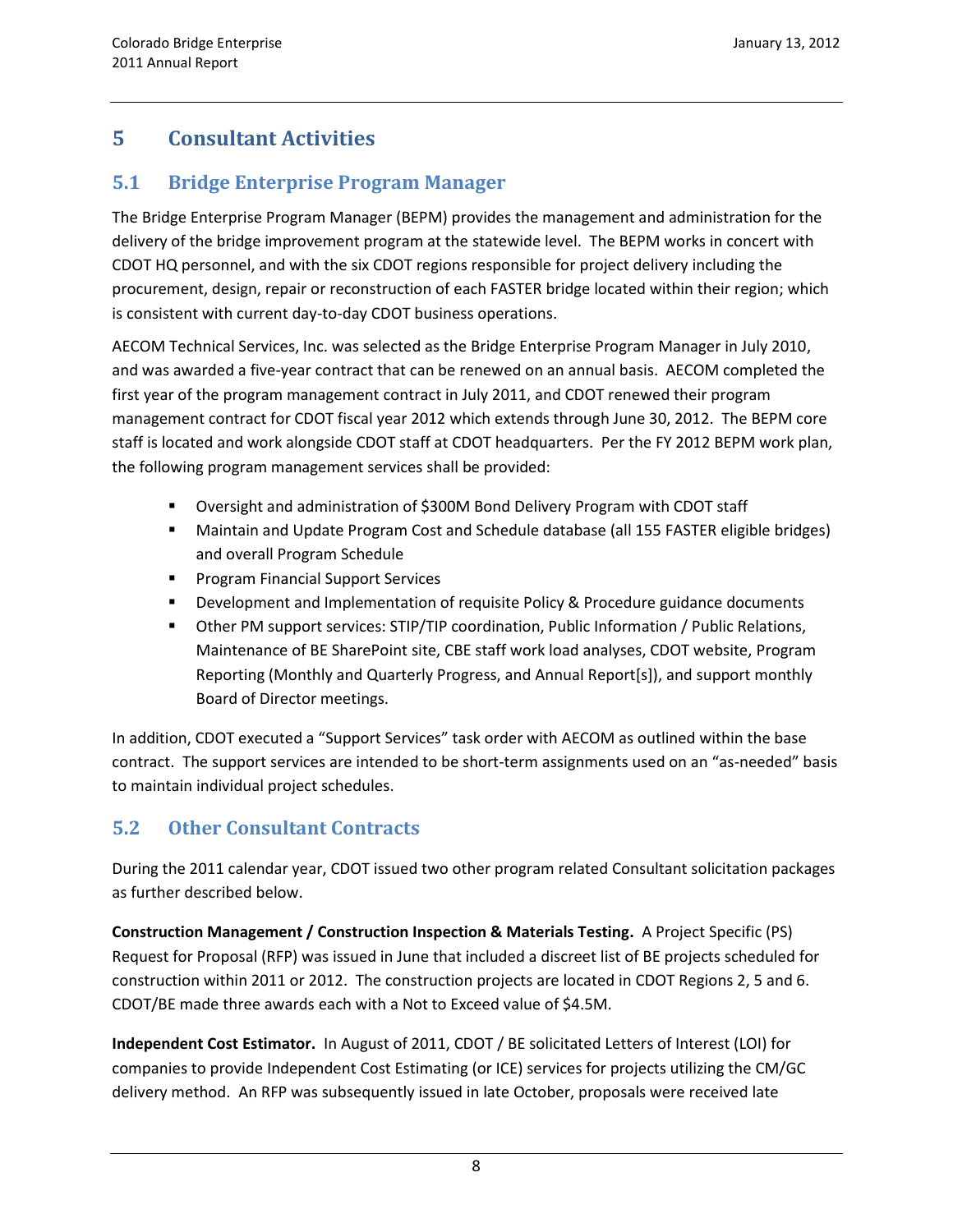November, and two awards are scheduled to be issued January 2012 each with a Not to Exceed value of \$1.5M.

The above consultant usage only highlights program based consultant contracts. During the year, the CDOT Regions individually issued pre-construction and construction related PS contracts (or task orders) as required to deliver BE projects. In addition, the Regions continue to utilize the Non-Project Specific (NPS) design based consultants selected in calendar year 2010.

## <span id="page-10-0"></span>**6 Job Creation**

In February of 2011, CDOT developed and implemented a standard special provision (FASTER Monthly Employment Report) that has been subsequently included in all Bridge Enterprise construction contracts. This special provision is very similar to the ARRA (American Recovery and Reinvestment Act) monthly job reporting requirements. Based upon jobs data collected during the 2011 calendar year, approximately 230,000 craft labor man-hours were funded by the FASTER program.

Based upon the pre-construction expenditures during the 2011 calendar year, there were approximately 135,000 man-hours of professional labor funded by the FASTER program. For future FASTER professional service based contracts, CDOT intends to incorporate the same jobs-reporting special provision into their respective contracts as well.

## <span id="page-10-1"></span>**7 Recommendations for Statutory Changes**

While CDOT and the Bridge Enterprise do not rule out pursuing legislation in the future, the Enterprise is satisfied that FASTER as currently written provides the authority necessary to effectively and efficiently repair and/or replace Colorado's most deficient bridges.

## <span id="page-10-2"></span>**8 Projected Program Plan**

### <span id="page-10-3"></span>**8.1 Forecasted 2012 Program Plan**

Over the last calendar year, the program has evolved from project/program set-up and start-up to an execution phase as projects complete pre-construction related activities and shift or move into the construction phase. With that said, the forecasted 2012 program plan shall focus on the following items.

**Maintain / Accelerate Project Completion.** One of the beneficial gains of the program KPIs is the establishment of a routine and reliable schedule update process to assess monthly progress on a project by project basis. In a conjunction with this, issues influencing project delivery are identified early-on and the CDOT project teams can develop mitigation plans to recover lost time. The program focus from an execution perspective is two-fold: (1) at a minimum maintain delivery schedules commensurate with the baseline schedule, and (2) actively identify methods to further accelerate overall project completion.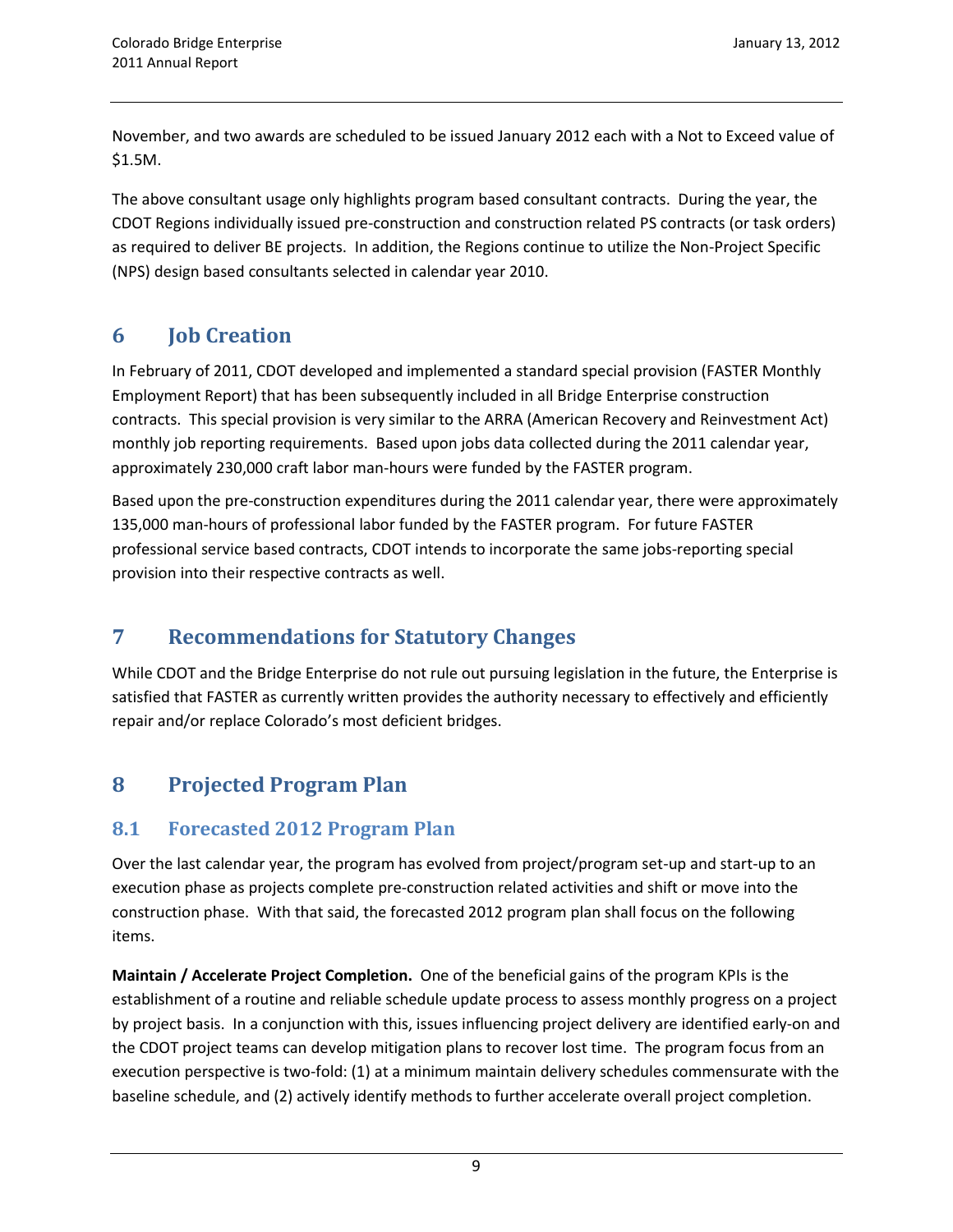**Maximize Use of Alternative Contract Delivery.** The FASTER legislation encourages the Enterprise to move as quickly as possible to address poor bridge structures. Accordingly, the program's goals, call upon staff to "evaluate options, encourage creativity, and a variety of solutions" through the use of innovation and accelerated bridge construction techniques. The BE will continue to work closely with CDOT's Innovative Contracting and Advisory Committee (ICAC) to maximize the use of alternative delivery methods (when appropriate). These methods primarily include Design/Build and CM/GC and their use when called for should further accelerate project/program completion in a cost effective manner.

**Policy & Procedure guidance documents.** BE in concert with CDOT staff will continue to develop and implement the requisite P&P guidance documents to facilitate project/program delivery that also standardizes BE work practices from region to region.

**Future Bond Issuance.** BE shall continue to assist the BE Chief Financial Officer to determine the best timing and dollar value for subsequent bond issuance(s).

**Future Bridge Scope.** Consistent with BE Guidance Document No. 8 (Quarterly Bridge Assessments), BE in concert with CDOT Staff Bridge will identify "newly" rated poor structures eligible for potential inclusion in either the BE current and/or future bond program. As bridges become FASTER eligible, they need to be prioritized and the necessary funding and staffing (both CDOT and consultant) must be thoroughly examined to ensure project delivery is efficient, timely and addresses the most deficient bridges.

**OCIP/ROCIP.** CDOT Risk Management continues to explore the possibility of utilizing an Owner Controlled or Rolling Owner Controlled Insurance Program (OCIP/ROCIP) for appropriate construction projects including those in the Bridge Enterprise program. If such a program is implemented, its objectives are to improve project safety, enhance DBE/ESB program participation, and possible cost savings.

### <span id="page-11-0"></span>**8.2 I-70 Viaduct**

The I-70 viaduct (or Bridge E-17-FX) is on the list of 155 FASTER eligible bridges. A Draft Environmental Impact Statement (DEIS) was released in November 2008, and it included a detailed analysis of the social, environmental and economic impacts of the No-Action and four build alternatives.

As comments received on the DEIS did not show overwhelming support for any of the alternatives presented, CDOT and FHWA began a collaborative process in 2010 with the formation of an I-70 Preferred Alternative Collaborative Team (PACT) consisting of community stakeholders to help define how to deliver a replacement for the present structure. The PACT concluded their work in July of 2011. The PACT reached consensus on recommending that the highway remain in its current alignment but was unable to come to agreement on a north or south shift of the viaduct. Over the coming months, FHWA and CDOT will continue to work with the community stakeholders to identify community preference. FHWA and CDOT will use the information collected through the PACT process and resulting community outreach to determine a final preferred alignment for the Final EIS and Record of Decision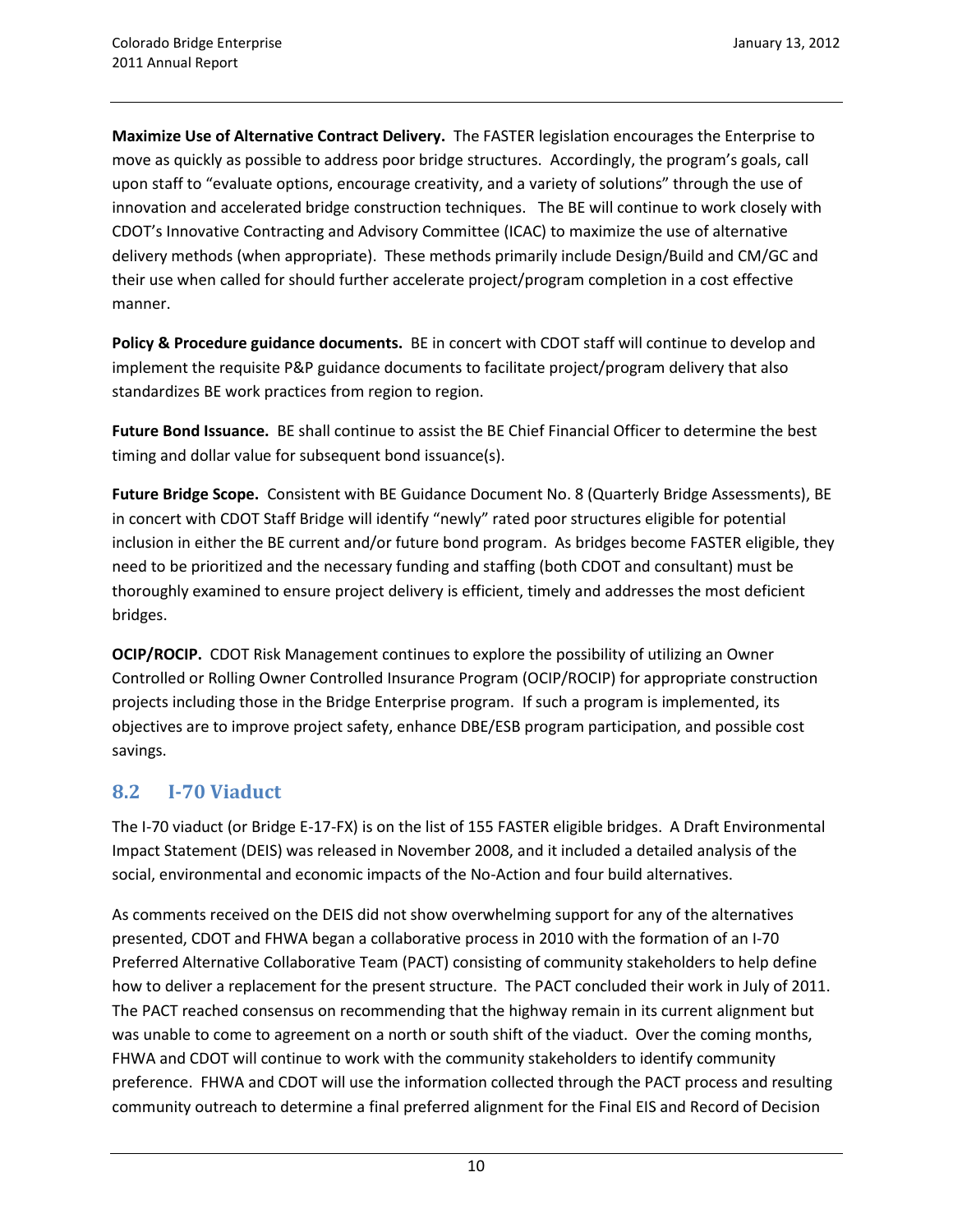(or ROD). The present goal is to obtain a ROD in 2013. The collaborative decision-making process is compliant with the National Environmental Policy Act (NEPA); neither CDOT nor FHWA have a preference for any of the four build alternatives.

In the spring of 2011, CDOT completed a \$20 million rehabilitation project which addressed the immediate safety needs of the structure. The rehabilitation project has repaired advanced superstructure deterioration at the bridge expansion joints and is intended to reduce future superstructure deterioration, but does not fully address all structural inadequacies. Furthermore, other structural problems are anticipated to emerge over the next 10 years requiring additional work to keep the structure in service. Eventually, the structural condition of the bridge will degrade to a point where "repairs" will no longer be sufficient to maintain requisite bridge safety, and repairs are economically not the best use of available funding or rectify other issues like substandard roadway geometry.

CDOT recognizes the urgency of resolving the issues surrounding this structure but the NEPA process must be first finalized as it drives future engineering and construction decisions. Once the NEPA process is complete, the BE estimates that it will take 5 to 10 years to complete the entire project which will include securing necessary ROW, complete design and reconstruction activities.

Somewhat complicating matters are two issues. First, the BE has concluded that the projected bonding capacity of the overall Bridge Enterprise program is insufficient to complete the design and reconstruction of all 155 FASTER eligible bridges due to the cost of reconstructing/replacing the I-70 viaduct. Second, a replacement/reconstruction of the I-70 viaduct is logically a component of a larger project to reconstruct I-70 between I-25 and I-225. Presently no funding is available for the construction of the road components of such an effort.

CDOT is currently exploring other financial alternatives that may be utilized to supplement FASTER dollars to design and reconstruct the I-70 viaduct and the associated roadway.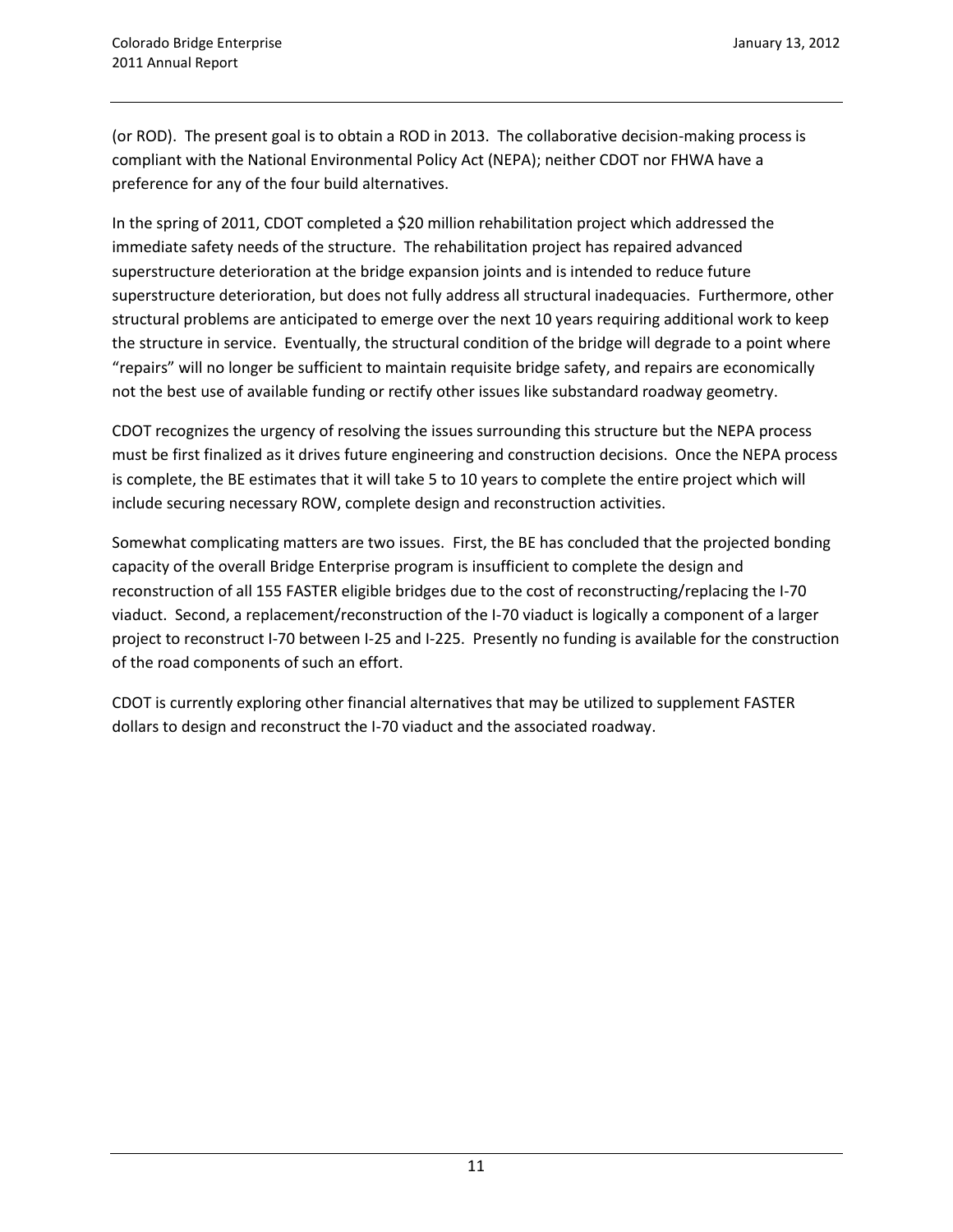|    | <b>Original Bridge</b><br><b>Number</b> | <b>Region</b>  | <b>County</b>     | <b>Facility Carried over Featured Intersection</b>                                                       | <b>Status</b>                |
|----|-----------------------------------------|----------------|-------------------|----------------------------------------------------------------------------------------------------------|------------------------------|
|    | $E-16-FP$                               | 6              | <b>ADAMS</b>      | 80TH AVE over US 36 ML<br>SH 95 ML (SHERIDAN BLVD) over UP RR, RR SPUR;                                  | <b>Construction Complete</b> |
|    | $E-16-GQ$                               | 6              | <b>ADAMS</b>      | N of JCT I 76 in WHEATRIDGE                                                                              | <b>Design Completed</b>      |
| 3  | $E-17-AR$                               | 6              | <b>ADAMS</b>      | <b>SH 7 ML over SOUTH PLATTE RIVER</b>                                                                   | <b>Construction Complete</b> |
| 4  | E-17-CA                                 | 6              | <b>ADAMS</b>      | SH 44 ML(104TH AVE) over SOUTH PLATTE RIVER;<br>W of JCT US 85                                           | In Design                    |
| 5  | E-17-DC                                 | 6              | <b>ADAMS</b>      | I 76 ML EBND over UP RR;<br>E of JCT US 85                                                               | in Design                    |
| 6  | E-17-DU                                 | 6              | <b>ADAMS</b>      | 176 ML WBND over UP RR;<br>E of JCT US 85                                                                | in Design                    |
|    | E-17-DM                                 | 6              | <b>ADAMS</b>      | 176 ML WBND over UP RR                                                                                   | <b>Construction Complete</b> |
| 8  | E-17-DN                                 | 6              | <b>ADAMS</b>      | 176 ML EBND over UP RR                                                                                   | <b>Construction Complete</b> |
| 9  | $E-17-EP$                               | 6              | <b>ADAMS</b>      | SH 6 DITCH RIDER RD over BURLINGTON CANAL<br><b>SR</b><br>SH 44 ML(104TH AVE) over BULL SEEP;            | <b>No Action Required</b>    |
| 10 | $E-17-ER$                               | 6              | <b>ADAMS</b>      | W of US 85<br>PEORIA STREET over I 76 ML;                                                                | In Design                    |
| 11 | $E-17-EX$                               | 6              | <b>ADAMS</b>      | NE of JCT US 85                                                                                          | in Design                    |
| 12 | $E-17-EZ$                               | 6              | <b>ADAMS</b>      | 84TH AVE over I 25 ML<br>176 ML EBND over SOUTH PLATTE RIVER;                                            | In Construction              |
| 13 | E-17-GM                                 | 6              | <b>ADAMS</b>      | NE of JCT I 270                                                                                          | In Construction              |
| 14 | $E-17-HG$                               | 6              | <b>ADAMS</b>      | 104TH AVE over I 25 ML                                                                                   | <b>Construction Complete</b> |
| 15 | $E-17-HL$                               | 6              | <b>ADAMS</b>      | 176 ML EBND over SH 224 ML                                                                               | <b>Construction Complete</b> |
| 16 | E-17-GL                                 | 6              | <b>ADAMS</b>      | 176 ML WBND over SOUTH PLATTE RIVER;<br>NE of JCT I 270                                                  | In Construction              |
| 17 | $E-17-IC$                               | 6              | <b>ADAMS</b>      | YORK STREET over I 270 ML                                                                                | Not Programmed               |
| 18 | $F-19-AF$                               |                | <b>ADAMS</b>      | <b>COUNTY ROAD over I 70 ML</b>                                                                          | Not Programmed               |
| 19 | $F-16-F$                                | 6              | <b>ARAPAHOE</b>   | US 85(SANTA FE) ML NBND over DAD CLARK GULCH;<br>in LITTLETON                                            | In Design                    |
| 20 | $F-16-FY$                               | 6              | ARAPAHOE          | US 285 ML SBND over SH 88 ML                                                                             | <b>Construction Complete</b> |
| 21 | $F-16-FZ$                               | 6              | ARAPAHOE          | US 285 ML NBND over SH 88 ML<br>US 40 ML(E COLFAX) WBND over SAND CREEK;                                 | <b>Construction Complete</b> |
| 22 | <b>F-17-BS</b>                          | 6              | <b>ARAPAHOE</b>   | E of I-225                                                                                               | In Design                    |
| 23 | <b>F-17-DM</b>                          | 6              | <b>ARAPAHOE</b>   | SH 88 ML/ARAP RD over CHERRY CREEK;<br>W OF SH 83(PARKER RD)<br>US 40 ML(E COLFAX) EBND over SAND CREEK; | In Design                    |
| 24 | $F-17-F$                                | 6              | <b>ARAPAHOE</b>   | E of I-225                                                                                               | In Design                    |
| 25 | F-17-GO                                 | 6              | <b>ARAPAHOE</b>   | US 40 ML(E COLFAX) EBND over TOLLGATE CREEK;<br>W of I-225                                               | in Design                    |
| 26 | $F-19-B$                                |                | <b>ARAPAHOE</b>   | US 36 ML over COMANCHE CREEK;<br>E of STRASBURG                                                          | In Design                    |
| 27 | $O-25-H$                                | $\overline{2}$ | <b>BACA</b>       | US 160 ML over N FK SAND ARROYO;<br><b>SW of PRITCHETT</b>                                               | In Design                    |
| 28 | $O-25-I$                                | $\overline{2}$ | <b>BACA</b>       | US 160 ML over DRAW;<br>W of PRITCHETT                                                                   | In Design                    |
| 29 | $O-26-L$                                | $\overline{2}$ | <b>BACA</b>       | US 160 ML over CAT CREEK;<br>W of SPRINGFIELD                                                            | In Design                    |
| 30 | $L-24-F$                                | $\overline{2}$ | <b>BENT</b>       | SH 101 ML over PURGATOIRE RIVER;<br>S of LAS ANIMAS                                                      | <b>Design Completed</b>      |
| 31 | $M-24-B$                                | $\overline{2}$ | <b>BENT</b>       | SH 101 ML over DRAW;<br>S of LAS ANIMAS and JCT US 50                                                    | <b>Design Completed</b>      |
| 32 | $E-15-AA$                               | 4              | <b>BOULDER</b>    | SH 170 ML over COMMUNITY DITCH<br>AR                                                                     | <b>No Action Required</b>    |
| 33 | $E-16-FK$                               | 6              | <b>BROOMFIELD</b> | SH 121 ML SBND- WADSWORTH PKWY over US 36 ML<br>(DEN/BOULDER TNPK)                                       | <b>Design Completed</b>      |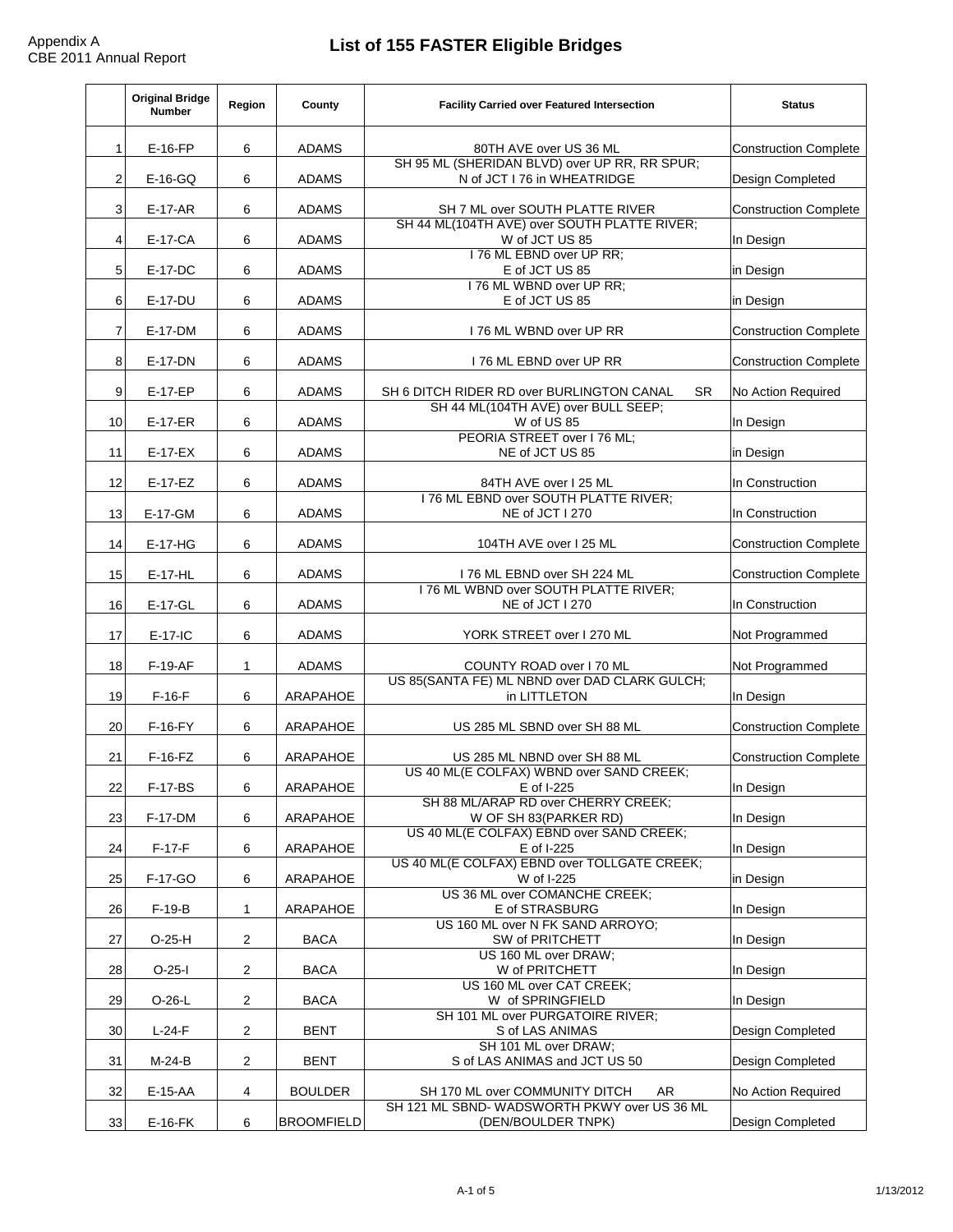|    | <b>Original Bridge</b><br><b>Number</b> | <b>Region</b> | <b>County</b>                | <b>Facility Carried over Featured Intersection</b>                                | <b>Status</b>                |
|----|-----------------------------------------|---------------|------------------------------|-----------------------------------------------------------------------------------|------------------------------|
| 34 | $E-16-FL$                               | 6             | <b>BROOMFIELD</b>            | CNTY RD / OLD WADS over US 36 ML (DEN/BLDER TNPK);<br>SE of JCT SH 121            | <b>Design Completed</b>      |
| 35 | $F-14-B$                                |               | <b>CLEAR</b><br><b>CREEK</b> | I 70 FRONTAGE RD over CLEAR CREEK (SR);<br><b>W IDAHO SPRINGS</b>                 | <b>Construction Complete</b> |
| 36 | $F-14-Y$                                | $\mathbf 1$   | <b>CLEAR</b><br><b>CREEK</b> | 170(BUSINESS RT) over 170 ML                                                      | Not Programmed               |
| 37 | $F-15-BL$                               |               | <b>CLEAR</b><br><b>CREEK</b> | I 70 ML WBND over US 6, CLEAR CREEK                                               | Not Programmed               |
| 38 | $F-15-D$                                |               | <b>CLEAR</b><br><b>CREEK</b> | 170 FRONTAGE RD over CLEAR CREEK (SR)                                             | Not Programmed               |
|    |                                         |               |                              |                                                                                   |                              |
| 39 | $L-21-U$                                | 2             | <b>CROWLEY</b>               | <b>SH 96 ML over NUMA DRAIN CANAL</b>                                             | <b>Construction Complete</b> |
| 40 | $L-22-F$                                | 2             | <b>CROWLEY</b>               | <b>SH 96 ML over BLACK DRAW</b><br>PECOS STREET over I 70 ML;                     | <b>Construction Complete</b> |
| 41 | $E-16-FW$                               | 6             | <b>DENVER</b>                | in DENVER                                                                         | In Design                    |
| 42 | $E-17-AH$                               | 6             | <b>DENVER</b>                | ON 40TH AVE W of SH 2 ML over BNSF RR                                             | No Action Required           |
| 43 | E-17-BY                                 | 6             | <b>DENVER</b>                | 170 ML EBND over SAND CREEK;<br>E of QUEBEC ST                                    | In Construction              |
| 44 | E-17-DF                                 | 6             | <b>DENVER</b>                | I 70 ML WBND over UP RR<br>170 ML EBND over UP RR;                                | Not Programmed               |
| 45 | $E-17-EW$                               | 6             | <b>DENVER</b>                | W of COLORADO BLVD                                                                | Not Programmed               |
| 46 | $E-17-FX$                               | 6             | <b>DENVER</b>                | 170 ML over US 6, RR, CITY ST                                                     | Not Programmed               |
| 47 | E-17-GE                                 | 6             | <b>DENVER</b>                | 170 ML WBND over SAND CREEK;<br>E of QUEBEC ST                                    | In Construction              |
| 48 | $E-17-JP$                               | 6             | <b>DENVER</b>                | I 70 ML over HAVANA ST, UP RR                                                     | Not Programmed               |
| 49 | <b>F-16-BM</b>                          | 6             | <b>DENVER</b>                | SH 88 ML over RR, LAKEWOOD GULCH                                                  | <b>Construction Complete</b> |
| 50 | $F-16-EF$                               | 6             | <b>DENVER</b>                | US 6 ML over SOUTH PLATTE RIVER;<br>W SIDE of I-25                                | In Design                    |
| 51 | <b>F-16-EN</b>                          | 6             | <b>DENVER</b>                | US 6 ML over BRYANT STREET;<br>W SIDE OF I-25                                     | In Design                    |
| 52 | $F-16-DP$                               | 6             | <b>DENVER</b>                | 125 ML over RDWY, RR, SOUTH PLATTE RVR;<br><b>BRONCO BRIDGE</b>                   | In Construction              |
| 53 | <b>F-16-DT</b>                          | 6             | <b>DENVER</b>                | 125 ML NBND over US 85 ML (SANTA FE)                                              | In Construction              |
| 54 | <b>F-16-DW</b>                          | 6             | <b>DENVER</b>                | 125 ML SBND over US 85 ML (SANTA FE)<br>US 6 ML over BNSF RR;                     | In Construction              |
| 55 | $F-16-EJ$                               | 6             | <b>DENVER</b>                | E SIDE OF I-25                                                                    | In Design                    |
| 56 | $F-16-FW$                               | 6             | <b>DENVER</b>                | US 287+SH 88 (FEDERAL) over US 40 ML (COLFAX)                                     | In Construction              |
| 57 | $F-16-GG$                               | 6             | <b>DENVER</b>                | PERRY STREET over US 6 ML;<br>W of FEDERAL                                        | <b>No Action Required</b>    |
| 58 | F-16-OG                                 | 6             | <b>DENVER</b>                | RAMP to I 25 NBND over US 6 ML                                                    | Not Programmed               |
| 59 | $F-17-AE$                               | 6             | <b>DENVER</b>                | SH 30 ML/HAVANA ST over CHERRY CREEK                                              | In Construction              |
| 60 | $G-16-B$                                | $\mathbf 1$   | <b>DOUGLAS</b>               | US 85 ML over DRAW                                                                | <b>Design Completed</b>      |
| 61 | $G-16-C$                                | $\mathbf 1$   | <b>DOUGLAS</b>               | US 85 ML over DRAW                                                                | <b>Design Completed</b>      |
| 62 | $G-17-A$                                | $\mathbf 1$   | <b>DOUGLAS</b>               | US 85 ML over SAND CREEK                                                          | Not Programmed               |
| 63 | $F-08-F$                                | 3             | <b>EAGLE</b>                 | I 70 SERVICE RD over COLORADO RIVER (SR);<br>N. of DOTSERO INT.                   | in Design                    |
| 64 | $F-09-H$                                | 3             | <b>EAGLE</b>                 | US 6 ML over EAGLE RIVER;<br>E of EAGLE                                           | In Construction              |
| 65 | $F-10-L$                                | 3             | <b>EAGLE</b>                 | 170 ML EBND over US 6, RR, EAGLE RIVER<br>170 ML WBND over US 6, RR, EAGLE RIVER; | Not Programmed               |
| 66 | $F-11-AB$                               | 3             | <b>EAGLE</b>                 | E of JCT US 24                                                                    | in Design                    |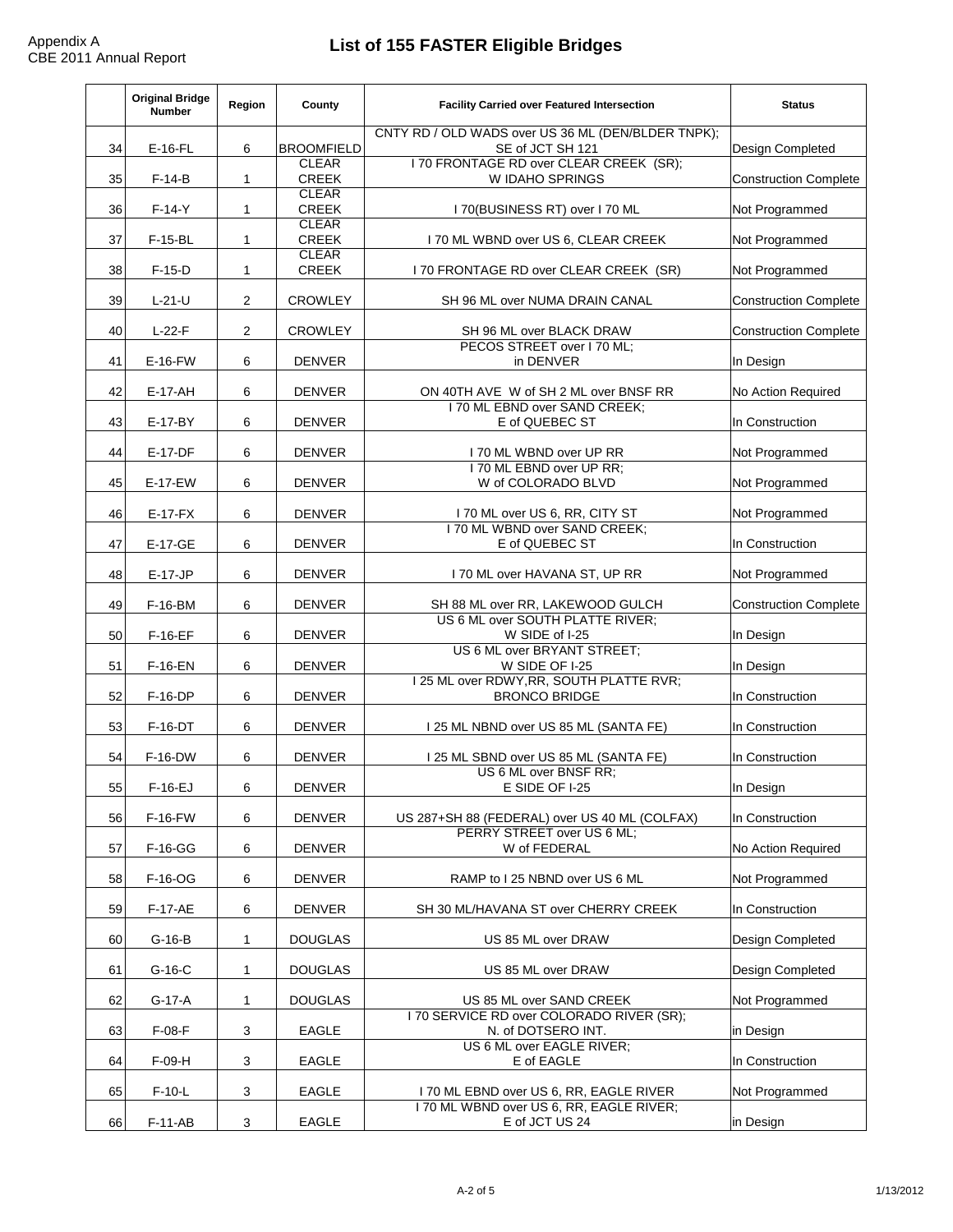|    | <b>Original Bridge</b><br><b>Number</b> | <b>Region</b>  | <b>County</b>    | <b>Facility Carried over Featured Intersection</b>                           | <b>Status</b>                |  |
|----|-----------------------------------------|----------------|------------------|------------------------------------------------------------------------------|------------------------------|--|
| 67 | $F-11-AC$                               | 3              | <b>EAGLE</b>     | 170 ML EBND over US 6, RR, EAGLE RIVER;<br>E of JCT SH 131                   | in Design                    |  |
| 68 | $G-21-B$                                |                | <b>ELBERT</b>    | 170 FRONTAGE RD over DRAW (SR)                                               | In Design                    |  |
| 69 | $G-21-Y$                                |                | <b>ELBERT</b>    | I 70 BUSINESS SPUR over I 70 ML                                              | <b>No Action Required</b>    |  |
| 70 | $H-17-M$                                | $\overline{2}$ | <b>EL PASO</b>   | 125 ML over DRAW                                                             | Not Programmed               |  |
| 71 | $H-18-A$                                | $\overline{2}$ | <b>EL PASO</b>   | US 24 ML over BLACK SQUIRREL CREEK;<br>W of PEYTON                           | In Construction              |  |
| 72 | $I-17-AE$                               | $\overline{2}$ | <b>EL PASO</b>   | US 24 ML EBND over FOUNTAIN CREEK<br>125 SERVICE RD over PINE CREEK;         | <b>Construction Complete</b> |  |
| 73 | $I-17-O$                                | $\overline{2}$ | <b>EL PASO</b>   | S of JCT SH 56                                                               | Not Programmed               |  |
| 74 | $I-18-G$                                | $\overline{2}$ | <b>EL PASO</b>   | US 24 ML over DRAW;<br>E of FALCON                                           | <b>Construction Complete</b> |  |
| 75 | $J-18-S$                                | $\overline{2}$ | <b>EL PASO</b>   | 25 ML NBND over DRAW;<br>S of FOUNTAIN<br>25 ML NBND over DRAW;              | <b>Design Completed</b>      |  |
| 76 | $J-18-T$                                | 2              | <b>EL PASO</b>   | S of FOUNTAIN                                                                | <b>Design Completed</b>      |  |
| 77 | $J-15-B$                                | $\overline{2}$ | <b>FREMONT</b>   | <b>SH 9 ML over CURRANT CREEK;</b><br>NW of JCT US 50                        | <b>Construction Complete</b> |  |
| 78 | $K-14-J$                                | $\overline{2}$ | <b>FREMONT</b>   | US 50 ML over DRAW                                                           | Not Programmed               |  |
| 79 | $K-16-K$                                | $\overline{2}$ | <b>FREMONT</b>   | SH 120 ML over RR, ARKANSAS RIVER;<br>E of PORTLAND                          | <b>Design Completed</b>      |  |
| 80 | $K-16-Q$                                | $\overline{2}$ | <b>FREMONT</b>   | <b>SH 120 ML over HARDSCRABBLE CREEK</b>                                     | <b>Construction Complete</b> |  |
| 81 | $K-16-S$                                | $\overline{2}$ | <b>FREMONT</b>   | SH 120 ML over DRAW, UP RR;<br>E of FLORENCE                                 | In Design                    |  |
|    |                                         |                |                  |                                                                              |                              |  |
| 82 | $F-05-L$                                | 3              | <b>GARFIELD</b>  | 170 ML WBND over COLORADO RIVER<br>SH 82 ML over I70 ML, COLORADO RVR, RR;   | Not Programmed               |  |
| 83 | $F-07-A$                                | 3              | <b>GARFIELD</b>  | <b>GLENWOOD SPRINGS</b><br>US 50 SERVICE RD over GUNNISON RVR OVERFLOW (SR); | in Design                    |  |
| 84 | $J-09-C$                                | 3              | <b>GUNNISON</b>  | W. SIDE of GUNNISON<br>US 50 SERVICE RD over GUNNISON RVR (SR);              | In Construction              |  |
| 85 | $J-09-D$                                | 3              | <b>GUNNISON</b>  | W. SIDE of GUNNISON                                                          | In Construction              |  |
| 86 | $J-09-G$                                | 3              | <b>GUNNISON</b>  | <b>SH 114 ML over TOMICHI CREEK</b>                                          | <b>Construction Complete</b> |  |
| 87 | $M-16-P$                                | $\overline{2}$ | <b>HUERFANO</b>  | SH 69 ML over MILLIKEN ARROYO                                                | Not Programmed               |  |
| 88 | $N-16-L$                                | 2              | <b>HUERFANO</b>  | SH 69 ML over TURKEY CREEK                                                   | <b>Construction Complete</b> |  |
| 89 | $N-17-AD$                               | $\overline{2}$ | <b>HUERFANO</b>  | I 25 ML SBND over US 160 ML, RR SPUR                                         | Not Programmed               |  |
| 90 | $N-17-C$                                | $\overline{2}$ | <b>HUERFANO</b>  | 125 BUS RT over SULL CREEK                                                   | Not Programmed               |  |
| 91 | $N-17-N$                                | $\overline{2}$ | <b>HUERFANO</b>  | I 25 ML NBND over MISSOURI CREEK                                             | <b>Construction Complete</b> |  |
| 92 | $O-16-A$                                | $\overline{2}$ | <b>HUERFANO</b>  | SH 12 ML over CUCHARAS RIVER;<br>S of LA VETA                                | <b>Design Completed</b>      |  |
| 93 | $E-16-FX$                               | 6              | <b>JEFFERSON</b> | <b>WASHINGTON STREET over SH 58 ML</b>                                       | <b>Construction Complete</b> |  |
| 94 | $E-16-HA$                               | 6              | <b>JEFFERSON</b> | SH 58 ML over FORD STREET, WASH                                              | in Design                    |  |
| 95 | $E-16-HI$                               | 6              | <b>JEFFERSON</b> | SH 58 ML over CO.RD, RR SPUR                                                 | <b>Construction Complete</b> |  |
| 96 | $F-16-AM$                               | 6              | <b>JEFFERSON</b> | US 285 ML SBND over SH 121 ML                                                | <b>Construction Complete</b> |  |
| 97 | $F-16-AY$                               | 6              | <b>JEFFERSON</b> | US 285 ML NBND over SH 121 ML<br>SH121 ML-WADSWORTH over BEAR CREEK;         | <b>Construction Complete</b> |  |
| 98 | <b>F-16-CS</b>                          | 6              | <b>JEFFERSON</b> | N OF 285                                                                     | <b>Design Completed</b>      |  |
| 99 | $F-16-FL$                               | 6              | <b>JEFFERSON</b> | US 6 ML over SH 95 ML/SHERIDAN AVE                                           | In Construction              |  |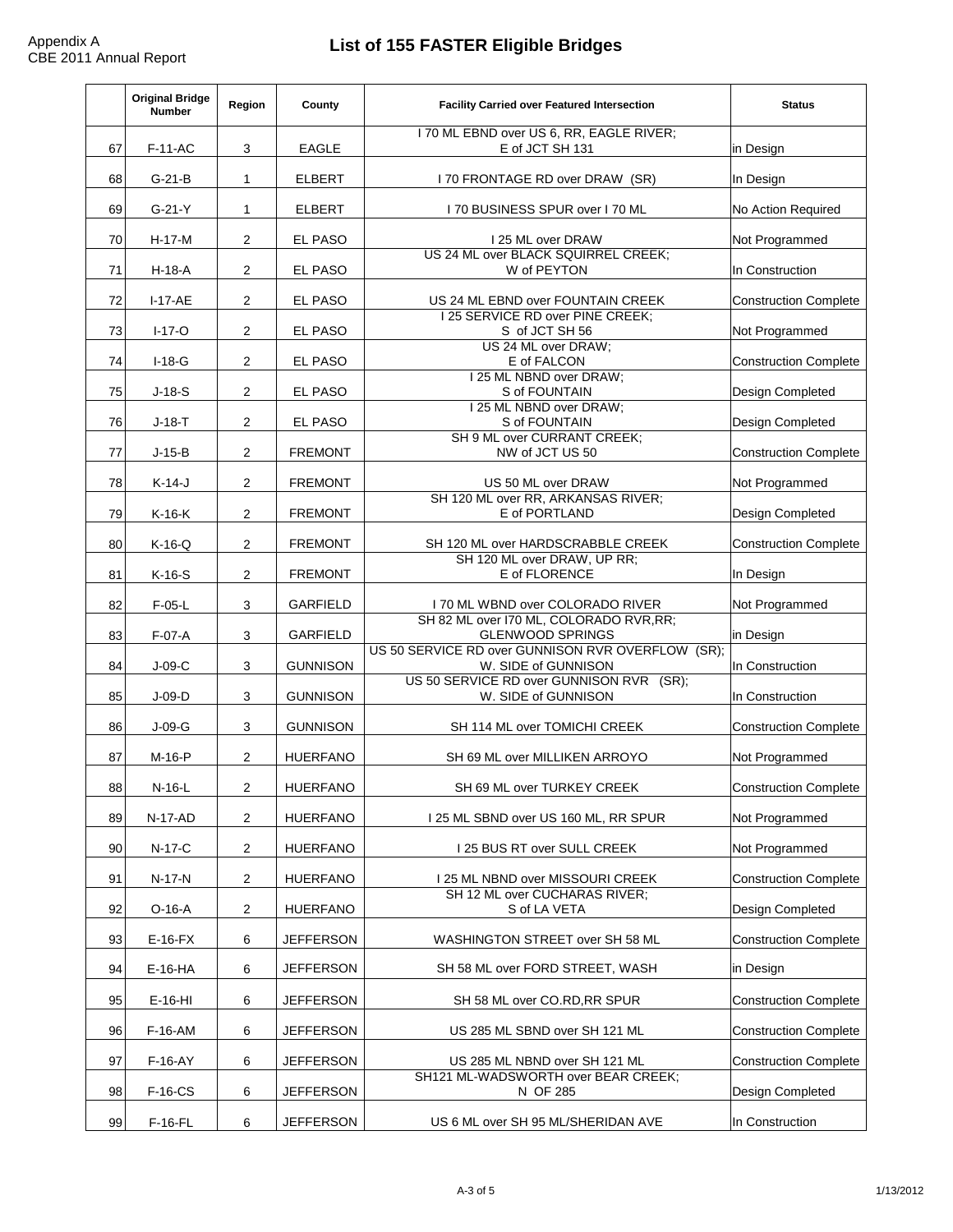|     | <b>Original Bridge</b><br><b>Number</b> | <b>Region</b>   | <b>County</b>                   | <b>Facility Carried over Featured Intersection</b>                               | <b>Status</b>                |
|-----|-----------------------------------------|-----------------|---------------------------------|----------------------------------------------------------------------------------|------------------------------|
| 100 | $F-16-I$                                | 6               | <b>JEFFERSON</b>                | US 285 ML SBND over PIERCE STREET                                                | <b>Construction Complete</b> |
| 101 | $K-23-B$                                | 2               | <b>KIOWA</b>                    | <b>SH 96 ML over DRAW</b>                                                        | <b>Construction Complete</b> |
| 102 | $K-23-C$                                | $\overline{2}$  | <b>KIOWA</b>                    | SH 96 ML over DRAW                                                               | <b>Construction Complete</b> |
| 103 | $K-24-A$                                | 2               | <b>KIOWA</b>                    | SH 96 ML over DRAW                                                               | <b>Construction Complete</b> |
| 104 | $G-11-F$                                | 3               | <b>LAKE</b>                     | US 24 ML over UP RR                                                              | <b>Construction Complete</b> |
| 105 | $O-05-AQ$                               | 5               | <b>LA PLATA</b>                 | US 160 ML over ANIMAS RIVER<br>US 287 ML over DRAW;                              | <b>Construction Complete</b> |
| 106 | <b>B-16-AE</b>                          | 4               | <b>LARIMER</b>                  | N of JCT SH 1                                                                    | In Construction              |
| 107 | $B-16-D$                                | 4               | <b>LARIMER</b>                  | SH 14 ML over CACHE LA POUDRE RIVER;<br>E of JCT US 287                          | In Design                    |
| 108 | <b>B-16-EU</b>                          | $\overline{4}$  | <b>LARIMER</b>                  | <b>COUNTY ROAD 48 over I 25 ML</b>                                               | Not Programmed               |
| 109 | $C-15-I$                                | 4               | <b>LARIMER</b>                  | US 34 ML over BIG THOMPSON RIVER                                                 | <b>Construction Complete</b> |
| 110 | $C-15-J$                                | $\overline{4}$  | <b>LARIMER</b>                  | US 34 ML over BIG THOMPSON RIVER                                                 | <b>Construction Complete</b> |
| 111 | <b>C-17-EL</b>                          | 4               | <b>LARIMER</b>                  | 125 ML over DRAW                                                                 | No Action Required           |
| 112 | $O-19-H$                                | $\overline{2}$  | <b>LAS ANIMAS</b>               | US 350 ML over PURGATOIRE RIVER;<br>NE of JCT US 160<br>US 350 ML over DRAW;     | In Design                    |
| 113 | $O-19-J$                                | $\overline{2}$  | <b>LAS ANIMAS</b>               | S of MODEL<br>SH 12 ML over PURGATOIRE RIVER;                                    | In Design                    |
| 114 | $P-17-H$                                | 2               | <b>LAS ANIMAS</b>               | NW of WESTON                                                                     | <b>Design Completed</b>      |
| 115 | $P-18-B$                                | 2               | <b>LAS ANIMAS</b>               | I 25 ML NBND over PURGATOIRE RIVER                                               | <b>Construction Complete</b> |
| 116 | $P-18-S$                                | 2               | <b>LAS ANIMAS</b>               | I 25 ML SBND over PURGATOIRE RIVER<br>SH 239(CO RD 75) ML over IRRIGATION CANAL; | <b>Construction Complete</b> |
| 117 | $P-19-AD$                               | 2               | <b>LAS ANIMAS</b>               | in TRINIDAD                                                                      | In Design                    |
|     | 118 P-23-A MINOR                        | $\overline{2}$  | <b>LAS ANIMAS</b>               | US 160 ML over SMITH CANYON                                                      | Not Programmed               |
| 119 | $G-22-J$                                | 1               | <b>LINCOLN</b>                  | US 24 ML over DRAW;<br>E of LIMON                                                | <b>Construction Complete</b> |
| 120 | $A-24-C$<br>$A-26-F$                    | $\overline{4}$  | <b>LOGAN</b><br><b>SEDGWICK</b> | US 138 ML over DITCH/DRAW                                                        | <b>Construction Complete</b> |
| 121 | $G-03-Q$                                | 3               | <b>MESA</b>                     | 70 ML WBND over COLORADO RIVER OVERFLOW                                          | Not Programmed               |
| 122 | $L-22-E$                                | $\overline{2}$  | <b>OTERO</b>                    | SH 266 ML over FT LYON STORAGE CANAL;<br>NE of ROCKY FORD                        | In Design                    |
| 123 | $L-22-K$                                | $\overline{2}$  | <b>OTERO</b>                    | <b>SH 71 ML overFT LYON CANAL:</b><br>NW of ROCKY FORD                           | In Design                    |
| 124 | $L-22-0$                                | $\overline{2}$  | <b>OTERO</b>                    | SH 266 ML over HOLBROOK CANAL;<br>NE of ROCKY FORD                               | In Design                    |
| 125 | $M-21-D$                                | 2 <sup>1</sup>  | <b>OTERO</b>                    | US 350 ML over DRAW;<br>SW of LA JUNTA & TIMPAS                                  | In Construction              |
| 126 | $L-05-B$                                | $5\overline{)}$ | <b>OURAY</b>                    | SH 62 ML over UNCOMPAHGRE RIVER;<br><b>SHERMAN ST in RIDGWAY</b>                 | in Design                    |
| 127 | $L-06-A$                                | 5               | <b>OURAY</b>                    | US 550 ML over BEAR CREEK<br>SH 9 ML over BUCKSKIN GULCH;                        | <b>Construction Complete</b> |
| 128 | $G-12-L$                                |                 | <b>PARK</b>                     | in ALMA                                                                          | <b>Construction Complete</b> |
| 129 | $H-09-B$                                | 3 <sup>1</sup>  | <b>PITKIN</b>                   | SH 82 ML over CO RD, CASTLE CREEK                                                | <b>Construction Complete</b> |
| 130 | $L-27-S$                                | $\overline{2}$  | <b>PROWERS</b>                  | US 50 ML over DRAW;<br>E of LAMAR<br>US 50 ML over BNSF RR;                      | In Design                    |
| 131 | $L-28-C$                                | $\overline{2}$  | <b>PROWERS</b>                  | E of GRANADA                                                                     | In Design                    |
| 132 | $L-28-F$                                | 2               | <b>PROWERS</b>                  | SH 89 ML over ARKANSAS RIVER;<br>S of HOLLY                                      | <b>Construction Complete</b> |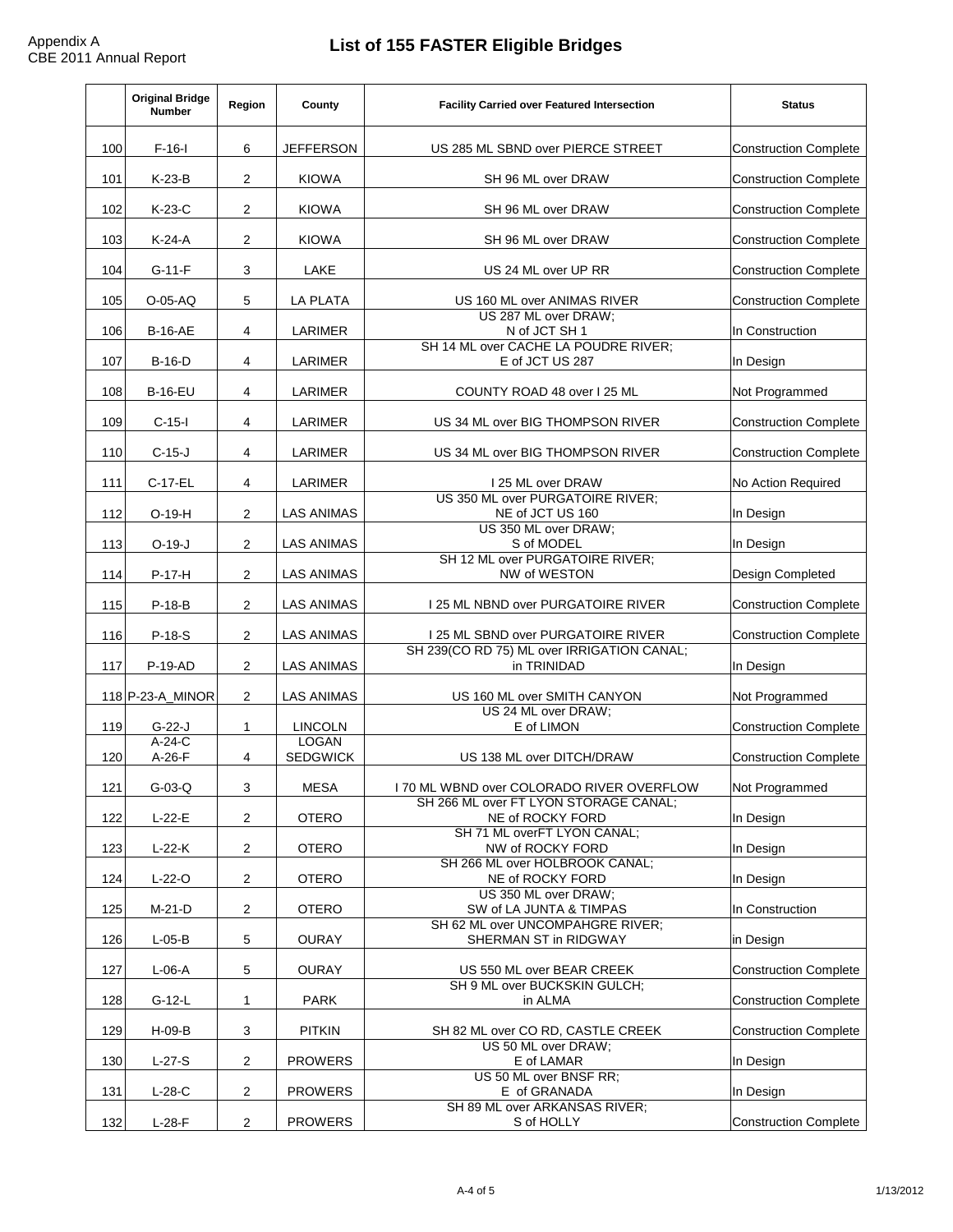|     | <b>Original Bridge</b><br><b>Number</b> | <b>Region</b>  | <b>County</b>     | <b>Facility Carried over Featured Intersection</b>                                                               | <b>Status</b>                |
|-----|-----------------------------------------|----------------|-------------------|------------------------------------------------------------------------------------------------------------------|------------------------------|
| 133 | $K-18-AX$                               | $\overline{2}$ | <b>PUEBLO</b>     | I 25 ML NBND over US 50 ML                                                                                       | Not Programmed               |
| 134 | K-18-CK                                 | $\overline{2}$ | <b>PUEBLO</b>     | I 25 ML NBND over NP RR, ILEX ST, BENNET ST;<br>N of JCT SH 50 E<br>I 25 ML SBND over NP RR, ILEX ST, BENNET ST; | In Design                    |
| 135 | <b>K-18-CL</b>                          | $\overline{2}$ | <b>PUEBLO</b>     | S of JCT SH 96                                                                                                   | In Design                    |
| 136 | $K-18-R$                                | $\overline{2}$ | <b>PUEBLO</b>     | US 50 BUS EBND over ARKANSAS RIVER                                                                               | Not Programmed               |
| 137 | $K-18-Z$                                | $\overline{2}$ | <b>PUEBLO</b>     | SH 96 ML over RDWY, RR, ARKANSAS RVR                                                                             | <b>Construction Complete</b> |
| 138 | $L-18-AQ$                               | 2              | <b>PUEBLO</b>     | NORTHERN AVE over I 25 ML                                                                                        | Not Programmed               |
| 139 | $L-18-M$                                | $\overline{2}$ | <b>PUEBLO</b>     | I 25 ML NBND over INDIANA AVE                                                                                    | Not Programmed               |
| 140 | $L-18-W$                                | $\overline{2}$ | <b>PUEBLO</b>     | <b>125 ML SBND over INDIANA AVE</b>                                                                              | Not Programmed               |
| 141 | $L-19-C$                                | $\overline{2}$ | <b>PUEBLO</b>     | US 50 BUS. RT WBND over ST CHARLES RIVER                                                                         | <b>Construction Complete</b> |
| 142 | $M-17-R$                                | $\overline{2}$ | <b>PUEBLO</b>     | 25 ML over DRAW                                                                                                  | <b>Construction Complete</b> |
| 143 | $M-20-A$                                | $\overline{2}$ | <b>PUEBLO</b>     | SH 10 ML over SAUNDERS ARROYO                                                                                    | <b>Construction Complete</b> |
| 144 | $C-09-C$                                | 3              | <b>ROUTT</b>      | US 40 ML over E FORK ELK RIVER;<br>W of STEAMBOAT SPGS                                                           | in Design                    |
| 145 | $M-06-K$                                | 5              | <b>SAN JUAN</b>   | US 550 ML over MINERAL CREEK                                                                                     | <b>Construction Complete</b> |
| 146 | $L-04-B$                                | 5              | <b>SAN MIGUEL</b> | SH 145 ML over LEOPARD CREEK;<br>JCT SH 62 - PLACERVILLE                                                         | In Design                    |
| 147 | $H-16-K$                                | $\overline{2}$ | <b>TELLER</b>     | SH 67 ML over DRAW                                                                                               | <b>Construction Complete</b> |
| 148 | $I-15-Y$                                | 2              | <b>TELLER</b>     | US 24 ML over TWIN CREEK                                                                                         | <b>Construction Complete</b> |
| 149 | C-17-BN                                 | $\overline{4}$ | <b>WELD</b>       | 125 SERVICE RD over LITTLE THOMPSON RIVER;<br>S of JCT SH 56                                                     | In Design                    |
| 150 | $D-17-AK$                               | 4              | <b>WELD</b>       | SH 66 ML over ST VRAIN RIVER;<br>W of PLATTEVILLE                                                                | in Design                    |
| 151 | <b>B-17-C</b>                           | 4              | <b>WELD</b>       | US 85 ML(NUNN BRIDGE) over UPRR                                                                                  | in Design                    |
| 152 | <b>B-17-L</b>                           | 4              | <b>WELD</b>       | SH 14 ML over COALBANK CREEK;<br>W of AULT<br>in Design                                                          |                              |
| 153 | $C-18-BK$                               | 4              | <b>WELD</b>       | US 85 BYPASS SBND over US 85 BUSS RT                                                                             | Not Programmed               |
| 154 | $D-19-A$                                | 4              | WELD              | 76 SERVICE RD over LOST CREEK<br><b>SR</b>                                                                       | Not Programmed               |
| 155 | $D-28-B$                                | 4              | <b>YUMA</b>       | US 34 ML over N FK REPUBLICAN RIVER;<br>W of LAIRD                                                               | In Design                    |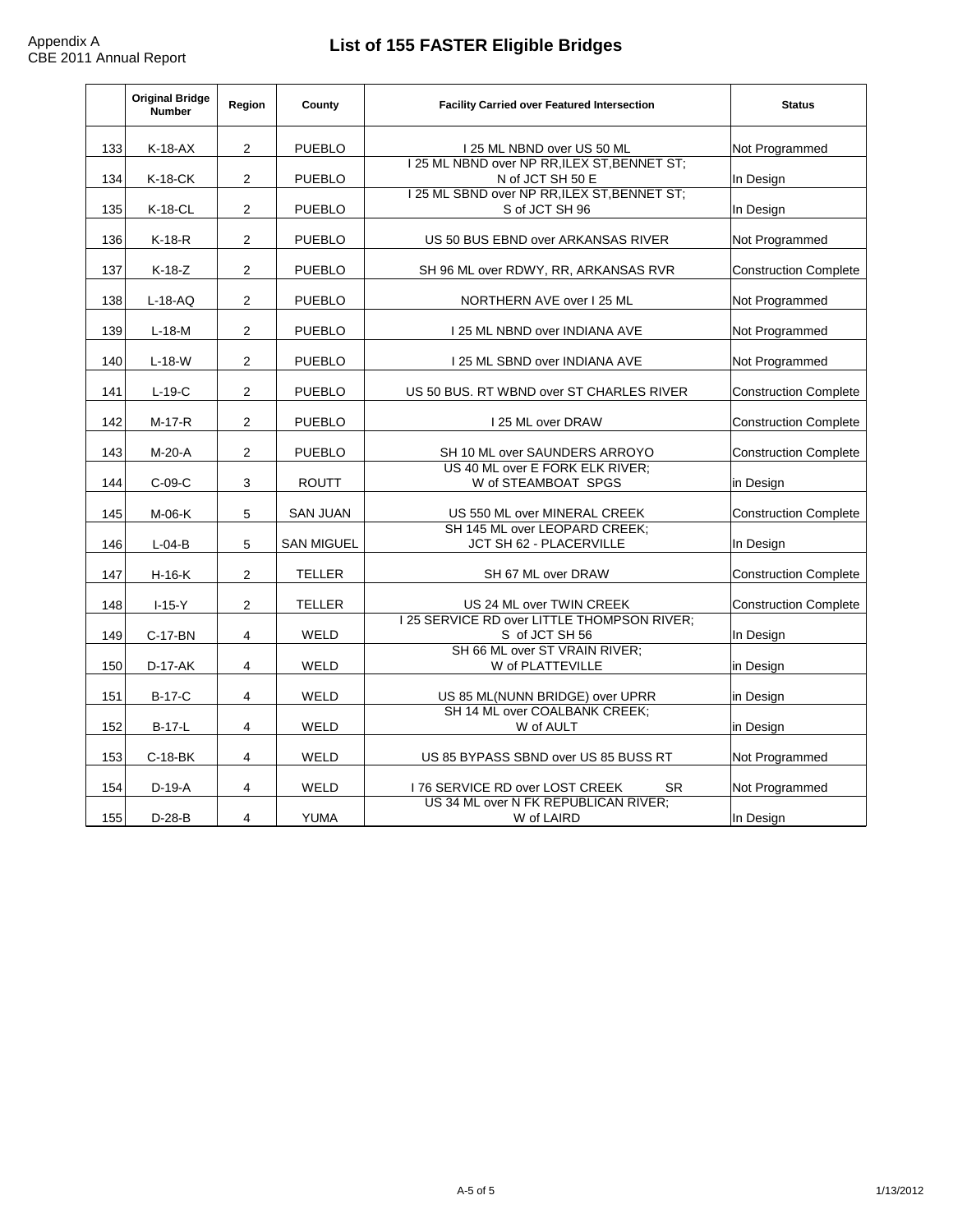# **List of Added FASTER Eligible Bridges**

| <b>Original Bridge Number</b><br><b>Region</b> |                | <b>County</b>     | <b>Facility Carried over Featured Intersection</b>                          | <b>Status</b>            |
|------------------------------------------------|----------------|-------------------|-----------------------------------------------------------------------------|--------------------------|
| $E-17-GL$                                      | 6              | <b>ADAMS</b>      | I 76 ML WBND over SOUTH PLATTE RIVER;<br>NE of JCT I 270                    | In Construction          |
| $E-17-IC$                                      | 6              | <b>ADAMS</b>      | YORK STREET over I 270 ML                                                   | Not Programmed           |
| $F-19-AF$                                      | 1              | <b>ADAMS</b>      | <b>COUNTY ROAD over I 70 ML</b><br>US 40 ML(E COLFAX) WBND over SAND CREEK; | Not Programmed           |
| <b>F-17-BS</b>                                 | 6              | <b>ARAPAHOE</b>   | E of I-225                                                                  | In Design                |
| $O-25-H$                                       | 2              | <b>BACA</b>       | US 160 ML over N FK SAND ARROYO;<br><b>SW of PRITCHETT</b>                  | In Design                |
| $E-17-DF$                                      | 6              | <b>DENVER</b>     | I 70 ML WBND over UP RR                                                     | Not Programmed           |
| $E-17-JP$                                      | 6              | <b>DENVER</b>     | I 70 ML over HAVANA ST, UP RR                                               | Not Programmed           |
| F-16-OG                                        | 6              | <b>DENVER</b>     | RAMP to I 25 NBND over US 6 ML                                              | Not Programmed           |
| $F-10-L$                                       | 3              | <b>EAGLE</b>      | 170 ML EBND over US 6, RR, EAGLE RIVER<br>125 SERVICE RD over PINE CREEK;   | Not Programmed           |
| $I-17-O$                                       | 2              | <b>EL PASO</b>    | S of JCT SH 56                                                              | Not Programmed           |
| $K-14-J$                                       | $\overline{2}$ | <b>FREMONT</b>    | US 50 ML over DRAW                                                          | Not Programmed           |
| $F-05-L$                                       | $\mathbf{3}$   | <b>GARFIELD</b>   | 170 ML WBND over COLORADO RIVER                                             | Not Programmed           |
| $M-16-P$                                       | 2              | <b>HUERFANO</b>   | SH 69 ML over MILLIKEN ARROYO                                               | Not Programmed           |
| $N-17-C$                                       | 2              | <b>HUERFANO</b>   | 125 BUS RT over SULL CREEK                                                  | Not Programmed           |
| $E-16-HA$                                      | 6              | <b>JEFFERSON</b>  | SH 58 ML over FORD STREET, WASH                                             | in Design                |
| <b>B-16-EU</b>                                 | 4              | <b>LARIMER</b>    | COUNTY ROAD 48 over 125 ML<br>US 350 ML over DRAW;                          | Not Programmed           |
| $O-19-J$                                       | 2              | <b>LAS ANIMAS</b> | S of MODEL                                                                  | In Design                |
| $P-19-AD$                                      | 2              | <b>LAS ANIMAS</b> | SH 239(CO RD 75) ML over IRRIGATION CANAL;<br>in TRINIDAD                   | In Design                |
| P-23-A_MINOR                                   | 2              | <b>LAS ANIMAS</b> | US 160 ML over SMITH CANYON                                                 | Not Programmed           |
| $G-03-Q$                                       | 3              | <b>MESA</b>       | 170 ML WBND over COLORADO RIVER OVERFLOW                                    | <b>Not Programmed</b>    |
| $L-22-K$                                       | 2              | <b>OTERO</b>      | SH 71 ML over FT LYON CANAL;<br>NW of ROCKY FORD                            | In Design                |
| $H-09-B$                                       | 3              | <b>PITKIN</b>     | SH 82 ML over CO RD, CASTLE CREEK                                           | Construction<br>Complete |
| <b>B-17-C</b>                                  | 4              | WELD              | US 85 ML(NUNN BRIDGE) over UPRR                                             | in Design                |
| $B-17-L$                                       | $\overline{4}$ | <b>WELD</b>       | SH 14 ML over COALBANK CREEK;<br>W of AULT                                  | in Design                |
| $C-18-BK$                                      | 4              | WELD              | US 85 BYPASS SBND over US 85 BUSS RT                                        | Not Programmed           |
| $D-19-A$                                       | 4              | <b>WELD</b>       | <b>SR</b><br>I 76 SERVICE RD over LOST CREEK                                | Not Programmed           |
| $D-28-B$                                       | 4              | <b>YUMA</b>       | US 34 ML over N FK REPUBLICAN RIVER;<br>W of LAIRD                          | In Design                |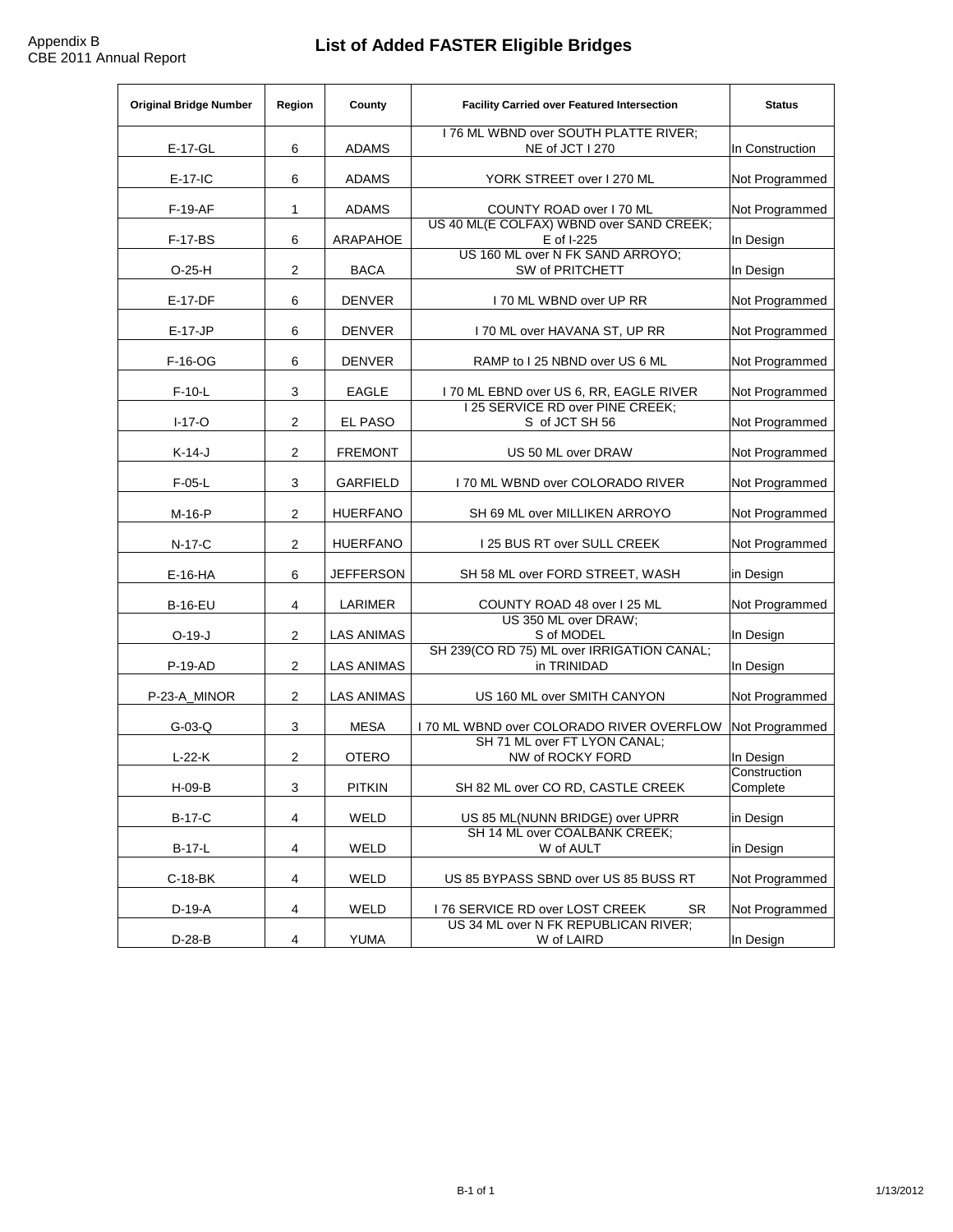| <b>Original Bridge</b><br><b>Number</b> | <b>Region</b><br><b>County</b> |                   | <b>Facility Carried over Featured Intersection</b>                               | <b>Status</b>                | <b>Project Delivery Method</b> |
|-----------------------------------------|--------------------------------|-------------------|----------------------------------------------------------------------------------|------------------------------|--------------------------------|
| $E-16-GQ$                               | 6                              | <b>ADAMS</b>      | SH 95 ML (SHERIDAN BLVD) over UP RR, RR SPUR;<br>N of JCT I 76 in WHEATRIDGE     | <b>Design Completed</b>      | $D-B-B$                        |
| <b>E-17-CA</b>                          | 6                              | <b>ADAMS</b>      | SH44 ML(104TH AVE) over SOUTH PLATTE RIVER;<br>W of JCT US 85                    | In Design                    | D-B-B with option to convert   |
| E-17-DC                                 | 6                              | <b>ADAMS</b>      | 176 ML EBND over UP RR;<br>E of JCT US 85                                        | in Design                    | $D-B-B$                        |
| E-17-DU                                 | 6                              | <b>ADAMS</b>      | 176 ML WBND over UP RR;<br>E of JCT US 85                                        | in Design                    | $D-B-B$                        |
| $E-17-ER$                               | 6                              | <b>ADAMS</b>      | SH 44 ML(104TH AVE) over BULL SEEP;<br>W of US 85<br>PEORIA STREET over I 76 ML; | In Design                    | D-B-B with option to convert   |
| $E-17-EX$                               | $6\overline{6}$                | <b>ADAMS</b>      | NE of JCT US 85                                                                  | in Design                    | $D-B-B$                        |
| $E-17-GL$                               | 6                              | <b>ADAMS</b>      | I 76 ML WBND over SOUTH PLATTE RIVER;<br>NE of JCT I 270                         | In Construction              | $D-B-B$ w/ $A+B$ bid           |
| E-17-GM                                 | $6\overline{6}$                | <b>ADAMS</b>      | I 76 ML EBND over SOUTH PLATTE RIVER;<br>NE of JCT I 270                         | In Construction              | $D-B-B$ w/ $A+B$ bid           |
| $F-16-F$                                | 6                              | <b>ARAPAHOE</b>   | US 85(SANTA FE) ML NBND over DAD CLARK GULCH;<br>in LITTLETON                    | In Design                    | D/B                            |
| <b>F-17-BS</b>                          | $6\overline{6}$                | <b>ARAPAHOE</b>   | US 40 ML(E COLFAX) WBND over SAND CREEK;<br>E of I-225                           | In Design                    | $D-B-B$                        |
| <b>F-17-DM</b>                          | 6                              | <b>ARAPAHOE</b>   | SH 88 ML/ARAP RD over CHERRY CREEK;<br>W OF SH 83(PARKER RD)                     | In Design                    | D-B-B with option to convert   |
| $F-17-F$                                | $6\overline{6}$                | <b>ARAPAHOE</b>   | US 40 ML(E COLFAX) EBND over SAND CREEK;<br>E of I-225                           | In Design                    | $D-B-B$                        |
|                                         |                                |                   | US 40 ML(E COLFAX) EBND over TOLLGATE CREEK;                                     |                              |                                |
| F-17-GO                                 | 6                              | <b>ARAPAHOE</b>   | W of I-225<br>US 36 ML over COMANCHE CREEK;                                      | in Design                    | $D-B-B$                        |
| $F-19-B$                                |                                | <b>ARAPAHOE</b>   | E of STRASBURG<br>US 160 ML over N FK SAND ARROYO;                               | In Design                    | $D-B-B$                        |
| $O-25-H$                                | $\overline{2}$                 | <b>BACA</b>       | <b>SW of PRITCHETT</b>                                                           | In Design                    | Modified D/B                   |
| $O-25-I$                                | $\overline{2}$                 | <b>BACA</b>       | US 160 ML over DRAW;<br>W of PRITCHETT<br>US 160 ML over CAT CREEK;              | In Design                    | Modified D/B                   |
| $O-26-L$                                | 2                              | <b>BACA</b>       | W of SPRINGFIELD                                                                 | In Design                    | Modified D/B                   |
| $L-24-F$                                | $\overline{2}$                 | <b>BENT</b>       | SH 101 ML over PURGATOIRE RIVER;<br>S of LAS ANIMAS<br>SH 101 ML over DRAW;      | <b>Design Completed</b>      | Modified D/B                   |
| $M-24-B$                                | $\overline{2}$                 | <b>BENT</b>       | S of LAS ANIMAS and JCT US 50                                                    | <b>Design Completed</b>      | Modified D/B                   |
| $E-16-FK$                               | 6                              | <b>BROOMFIELD</b> | SH 121 ML SBND- WADSWORTH PKWY over US 36 ML<br>(DEN/BOULDER TNPK)               | <b>Design Completed</b>      | D/B                            |
| $E-16-FL$                               | 6                              | <b>BROOMFIELD</b> | CNTY RD / OLD WADS over US 36 ML (DEN/BLDER TNPK);<br>SE of JCT SH 121           | <b>Design Completed</b>      | D/B                            |
| $E-16-FW$                               | 6                              | <b>DENVER</b>     | PECOS STREET over 170 ML;<br>in DENVER                                           | ∣In Design                   | <b>CMGC</b>                    |
| E-17-BY                                 | 6                              | <b>DENVER</b>     | 170 ML EBND over SAND CREEK;<br>E of QUEBEC ST                                   | In Construction              | $D-B-B$ w/ $A+B$ bid           |
| E-17-GE                                 | 6                              | <b>DENVER</b>     | 170 ML WBND over SAND CREEK;<br>E of QUEBEC ST                                   | In Construction              | D-B-B w/ A+B bid               |
| <b>F-16-DT</b>                          | $6\overline{6}$                | <b>DENVER</b>     | 125 ML NBND over US 85 ML (SANTA FE)                                             | In Construction              | $D-B-B$                        |
| <b>F-16-DW</b>                          | 6                              | <b>DENVER</b>     | 125 ML SBND over US 85 ML (SANTA FE)                                             | In Construction              | $D-B-B$                        |
| $F-16-EF$                               | $6\overline{6}$                | <b>DENVER</b>     | US 6 ML over SOUTH PLATTE RIVER:<br>W SIDE of I-25                               | In Design                    | D/B                            |
| $F-16-EJ$                               | 6                              | <b>DENVER</b>     | US 6 ML over BNSF RR;<br>E SIDE OF I-25                                          | In Design                    | D/B                            |
| <b>F-16-EN</b>                          | $6\overline{6}$                | <b>DENVER</b>     | US 6 ML over BRYANT STREET;<br>W SIDE OF I-25                                    | In Design                    | D/B                            |
| <b>F-16-FW</b>                          | 6                              | <b>DENVER</b>     | US 287+SH 88 (FEDERAL) over US 40 ML (COLFAX)                                    | In Construction              | $D-B-B$                        |
| $F-08-F$                                | $\mathbf{3}$                   | <b>EAGLE</b>      | I 70 SERVICE RD over COLORADO RIVER (SR);<br>N. of DOTSERO INT.                  | in Design                    | <b>CMGC</b>                    |
| $F-09-H$                                | 3                              | <b>EAGLE</b>      | US 6 ML over EAGLE RIVER;<br>E of EAGLE                                          | In Construction              | $D-B-B$                        |
|                                         |                                |                   | 170 ML EBND over US 6, RR, EAGLE RIVER;                                          |                              |                                |
| $F-11-AC$                               | 3                              | <b>EAGLE</b>      | E of JCT SH 131<br>170 ML WBND over US 6, RR, EAGLE RIVER;                       | in Design                    | $D-B-B$                        |
| $F-11-AB$                               | $\mathbf{3}$                   | <b>EAGLE</b>      | E of JCT US 24                                                                   | in Design                    | $D-B-B$                        |
| $G-21-B$                                |                                | <b>ELBERT</b>     | 170 FRONTAGE RD over DRAW (SR)<br>US 24 ML over BLACK SQUIRREL CREEK;            | In Design                    | $D-B-B$                        |
| H-18-A                                  | $\overline{2}$                 | <b>EL PASO</b>    | W of PEYTON<br>25 ML NBND over DRAW;                                             | In Construction              | $D-B-B$                        |
| $J-18-S$                                | $\overline{2}$                 | <b>EL PASO</b>    | S of FOUNTAIN                                                                    | <b>Design Completed</b>      | Streamlined D/B                |
| $J-18-T$                                | $\overline{2}$                 | <b>EL PASO</b>    | I 25 ML NBND over DRAW;<br>S of FOUNTAIN<br><b>SH 9 ML over CURRANT CREEK:</b>   | <b>Design Completed</b>      | Streamlined D/B                |
| $J-15-B$                                | $\overline{2}$                 | <b>FREMONT</b>    | NW of JCT US 50                                                                  | <b>Construction Complete</b> | Modified D/B                   |
| K-16-K                                  | $\overline{2}$                 | <b>FREMONT</b>    | SH 120 ML over RR, ARKANSAS RIVER;<br>E of PORTLAND                              | <b>Design Completed</b>      | $D-B-B$                        |